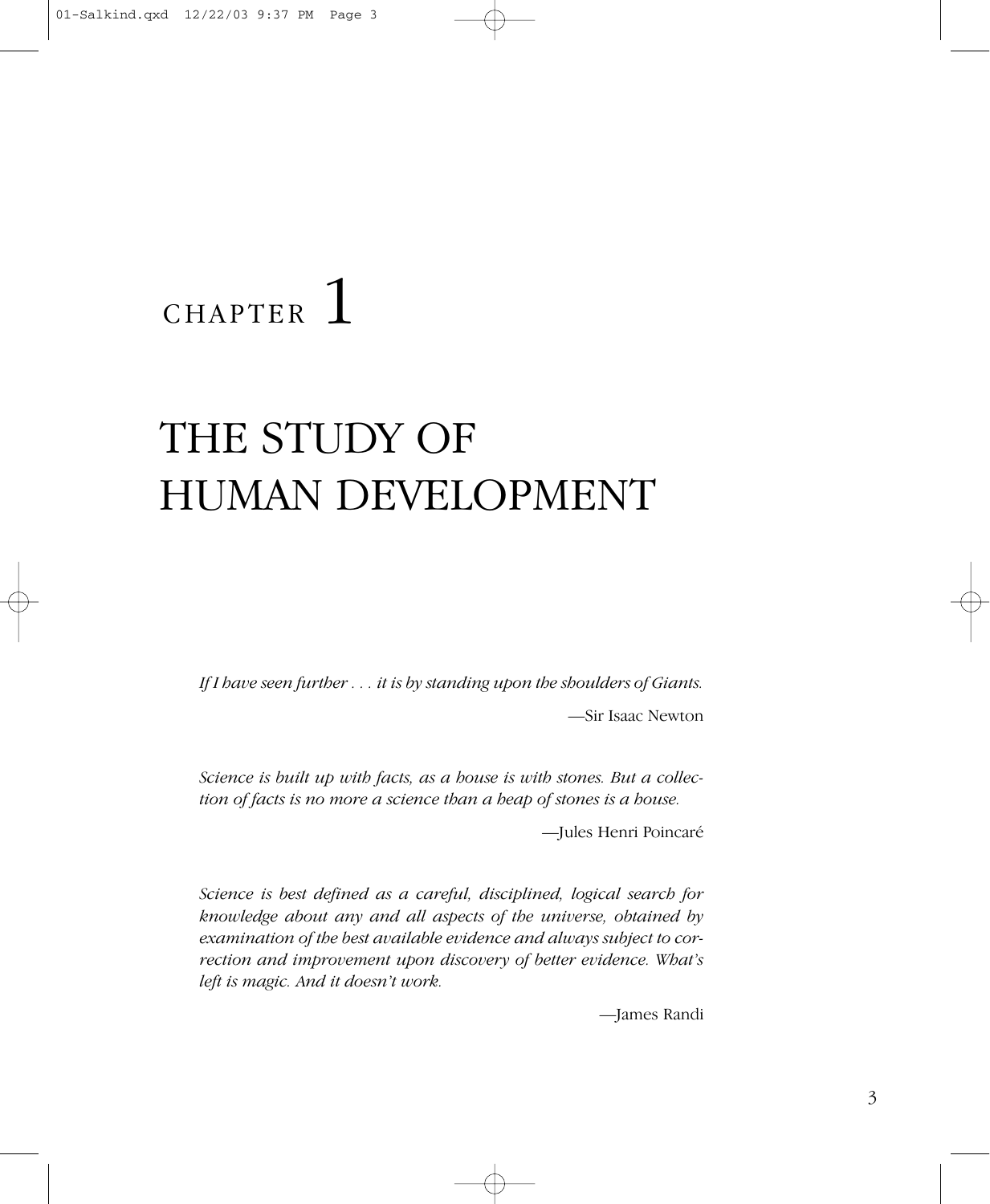01-Salkind.qxd 12/22/03 9:37 PM

#### 4 INTRODUCTION

# **WHAT IS DEVELOPMENT?**

This is a book about human development, some of the different theories that have been proposed to explain how development takes place, and, perhaps most interesting, how we might apply these theories to our everyday lives. If you made a list of all the things you did and all the things you thought about in the course of one day, it would probably end up including thousands of items. Such a list of thoughts and events, recorded over a period of days or months, could be called a description of your developmental repertoire—a sort of picture of what you are like as a person.

On a grand scale, your behavioral repertoire represents the developmental process; it helps to explain how you got from point A to point B and what happened along the way. Throughout this book, you will find questions about this process. What different accounts have theorists proposed to help us understand how this developmental process happens? Why might people's behavior in adulthood be so different from their behavior when they were infants? Does individuals' behavior change from the time they are newborn infants to when they are preschoolers, middle school–age children, teenagers, and on into adulthood because of biological programming or because of environmental factors, such as the influence of parents and peers? Are the changes that we experience abrupt in nature or smooth and predictable? Do people change because of the amounts and kinds of stimulation they receive in their schooling? Are you what your environment made you, or is your behavior an expression of your biological inheritance?



Despite its name, the National Institutes of Health (at http://www.nih.gov) does not focus exclusively on "health." In fact, the NIH includes 28 institutes, offices, and research centers devoted to many directly and indirectly healthrelated subjects, ranging from the National Library of Medicine (at http://www. nlm.nih.gov) to the National Institute on Aging (at http://www.nia.nih.gov) to the National Institute of Child Health and Human Development (at http://www.nichd.nih.gov). These Web sites provide access to a good deal of information about biomedical science, but they also will lead you to a vast amount of information on the social, physical, and psychological aspects of development throughout the life span.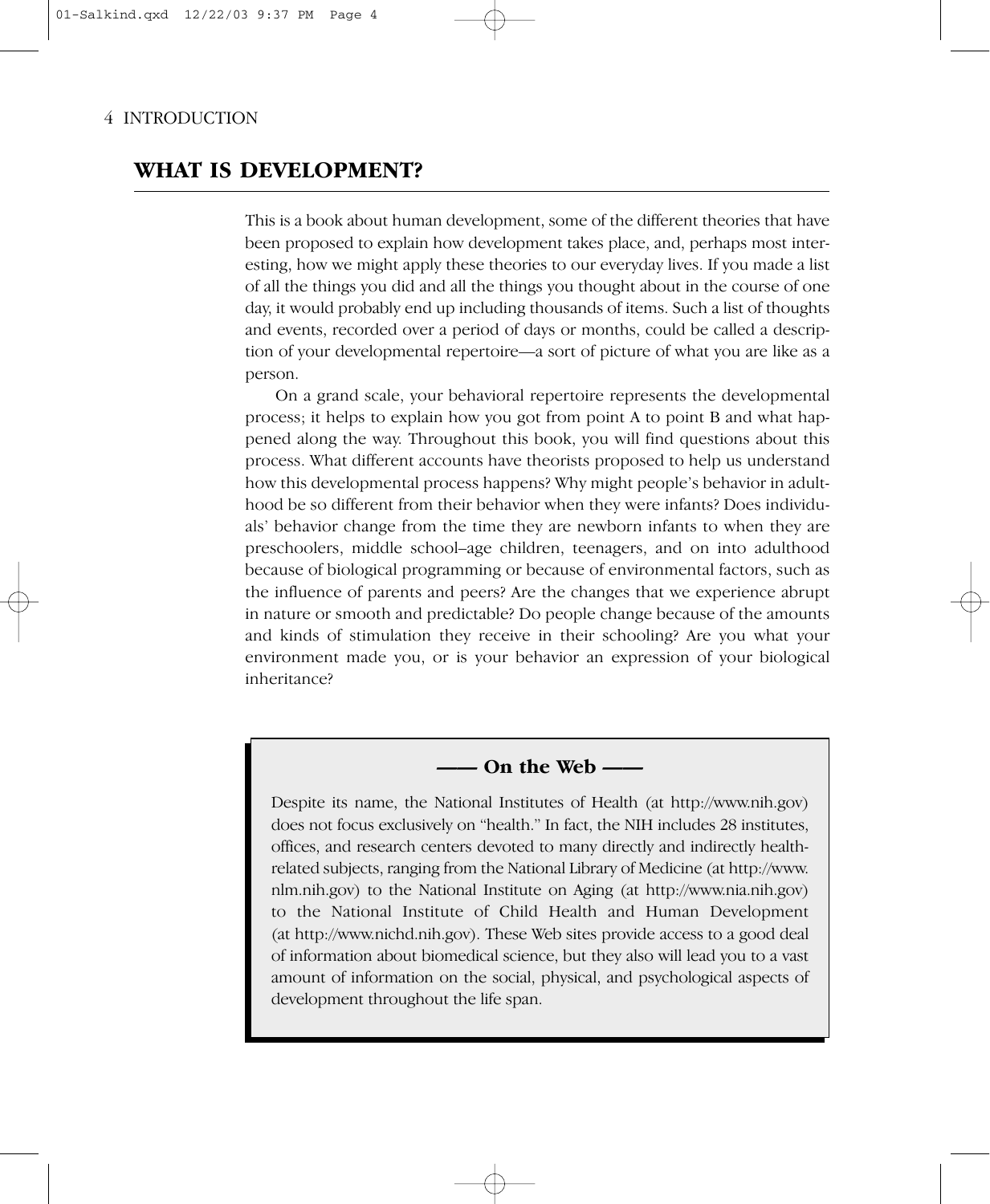Regardless of the terms we use to pose these and other questions, we can think of **development** as a progressive series of changes that occur in a predictable pattern as the result of interactions between biological and environmental factors. But how is it that one set of factors predominates in certain domains (such as intelligence) and another set of factors predominates in others (such as personality)? Are the percentages of the contributions of biological and environmental influences fixed, or are they variable? How important are people's early experiences? What role does age play in development? How can we explain novel behaviors? Why are most children able to walk alone when they are somewhere between 10 and 15 months of age? Why and how does one stage of development follow another? Why do most children acquire language in the first few years of life? Why is it that some children learn quickly whereas others learn slowly? Are most aspects of development inevitable in a "normal" child? How are theories of development different from each other? How are they the same?

All of these questions are examples of problems addressed by the field of developmental psychology and the study of human development. Answers to these and many other questions are likely to come from the research efforts of psychologists, educators, pediatricians, linguists, sociologists, and others who use the tools and knowledge of their own disciplines to understand the developmental process. The answers to these questions (or the best answers available at this time) are valuable to scholars and practitioners in these and other groups because they lead to greater understanding of the process of development and how positive developmental outcomes might be maximized.

The different theoretical accounts of development you will read about in this book have all had significant influence on many of the answers to these questions. The theoretical perspectives discussed here are differing and sometimes complex points of view formulated by scholars who have attempted to account for the factors that control and explain the developmental process.

Development is the result of complex interactions between biological and environmental influences.

# **A DEFINITION OF SCIENCE**

Whatever is known today in any given scientific discipline is the cumulative result of the efforts of people who have devoted their lives to seeking out truth, separating fact from fancy, and trying to understand what happens around them. All of these efforts, and more, are what science is about. Jacob Bronowski (1977), the well-known mathematician and writer, defines **science** as "the human activity of finding an order in nature by organizing the scattered meaningless facts under universal concepts" (p. 225). Science is the process through which we organize bits of information. This process lends meaning and significance to otherwise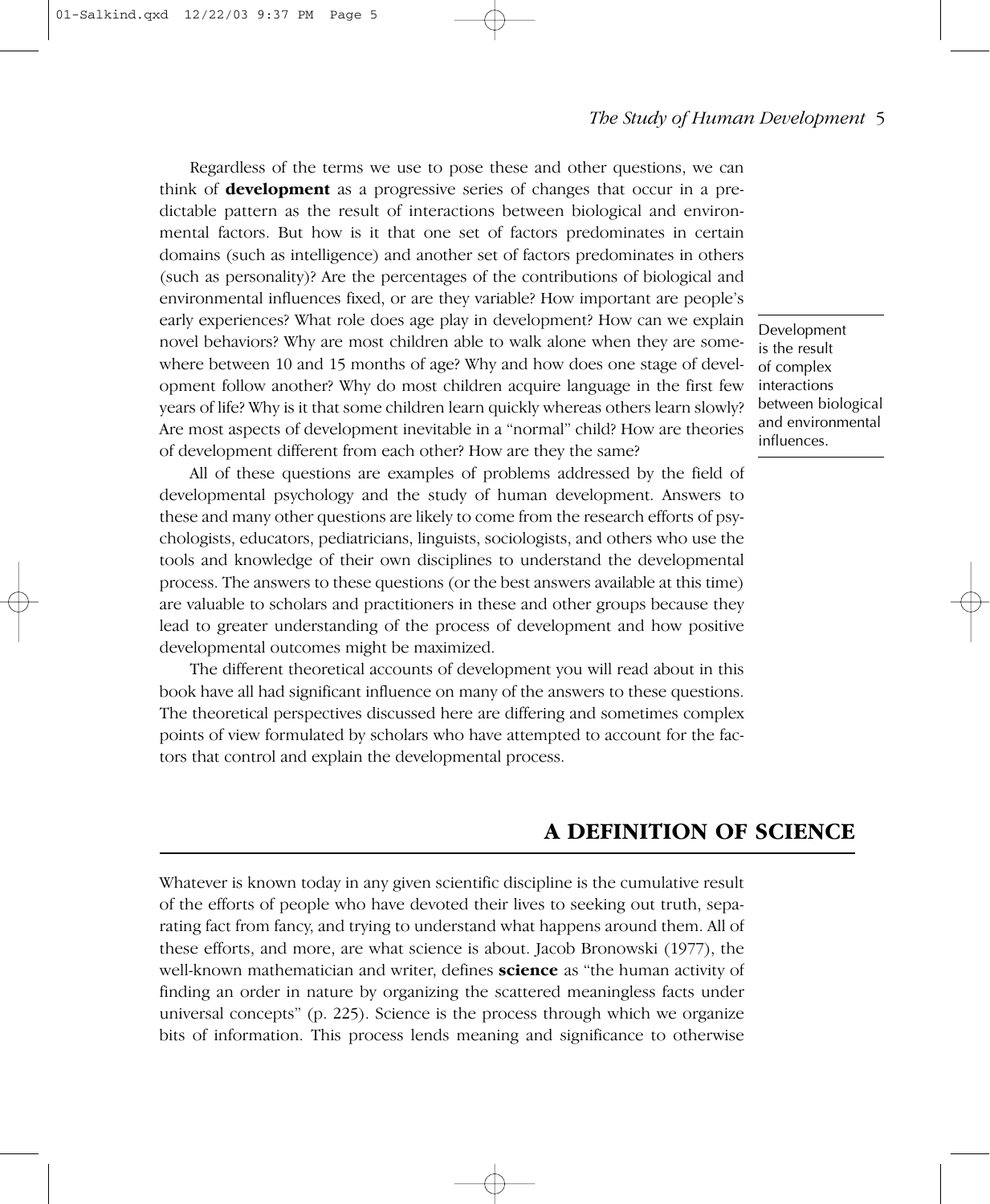Science is the process through which humans organize information and knowledge.

"Doing" science consists of asking a question, defining the elements of the question that will be studied, testing the question, and accepting or rejecting the assumptions on which the question is based.

unrelated and obscure particles of knowledge. Science is also a process through which ideas are generated and new directions are followed.

Science is the way in which we bond facts or knowledge together to form something different from what was there before the process began. In fact, by "doing" science, we give coherence and integrity to the fragmented events we observe in the world. It is not sufficient to study an isolated fact (such as "children walk at around 9 to 12 months of age"); one must pursue information about how this fact might be related to other events (e.g., in a child's life, the fact that a certain level of physical maturity is critical before the child can begin walking). Science is very much like the blueprint that a builder uses to understand how the many different parts of a structure fit together to form something that is more than the sum of the individual parts.

In addition to its dynamic qualities (describing how things happen), science also has static qualities (describing what happens). The static and the dynamic qualities of science go hand in hand because, in part, each determines the other. When people do science, they are taking a logical approach to solving some kind of problem as well as producing a product. For example, through intensive research and experimentation (the process), scientists developed a vaccine (the product) that effectively immunizes children against polio.

Finally, science is also a self-correcting process; advances and setbacks all contribute and help to refine researchers' subsequent efforts at answering certain questions or understanding certain issues. Through the nature of the process itself, science generates answers that provide scientists with valuable feedback. In a pure sense, scientists do not set out to prove certain ideas correct or incorrect, because they are constantly asking, answering, and reformulating questions. Instead, scientists test ideas or hypotheses. They evaluate the outcomes of their experiments and reflect on how new information might modify their original questions.

For example, we might observe a series of interactions between a parent and child and notice that the two of them are talking to each other and generally "having fun." We can further understand the developmental significance of "having fun" by examining the parent-child interchange in more detail and looking, perhaps, for a pattern of behavior. We might then look to see if there are similar behaviors between parents and their children in other groups, thereby lending more or less strength to our ideas about the dynamics of human interaction.

The scientific method is important in any field that includes among its goals the organization of knowledge and the generation of new ideas. It is important to remember that the principles involved in doing science are applicable in all scholarly disciplines, whether the focus is developmental psychology, history, biology, or some other subject. In the next section, I discuss some of these principles and how they relate to each other.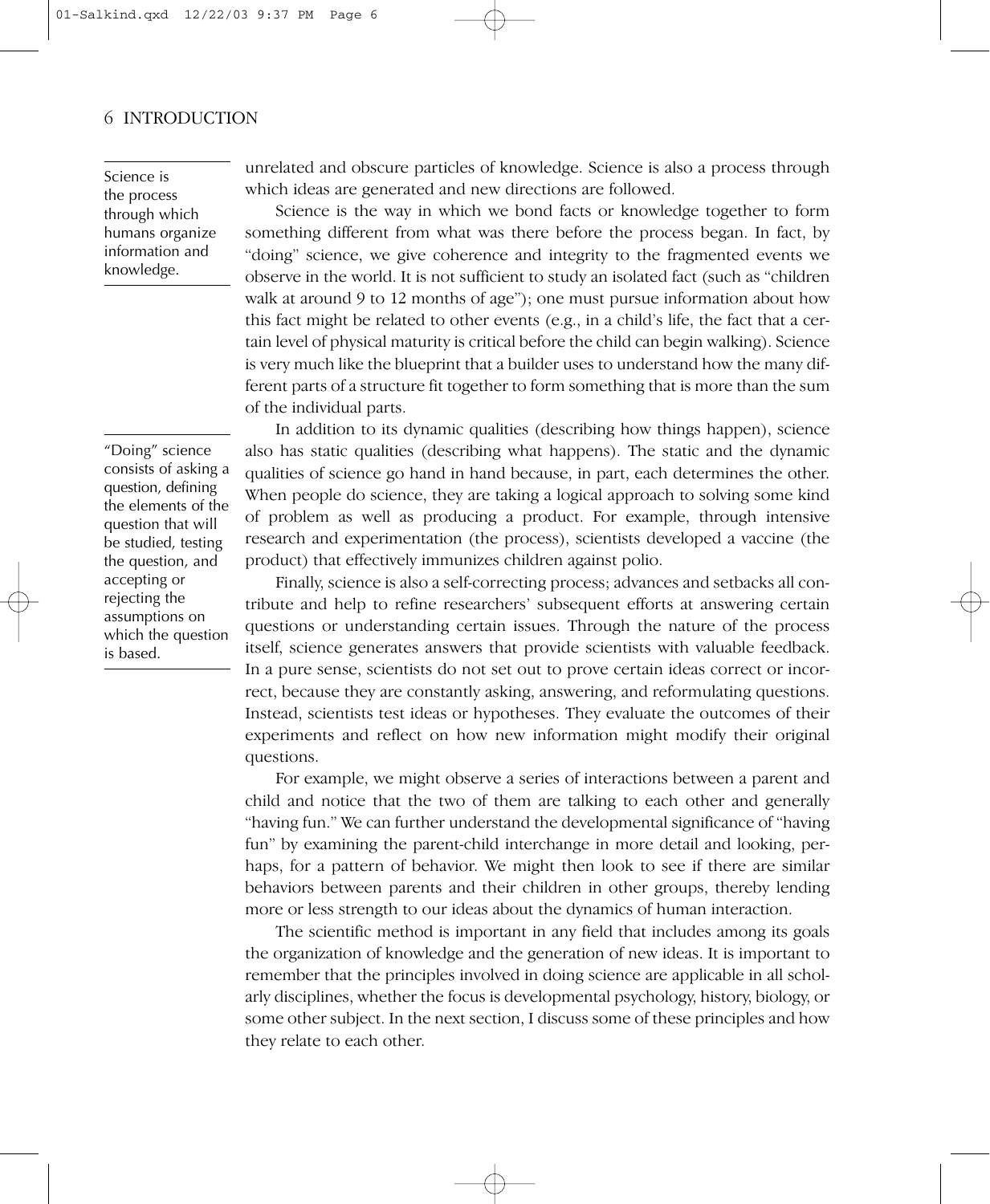# **A MODEL OF SCIENTIFIC INQUIRY**

Science can be seen as a four-step process:

- 1. Asking a question
- 2. Identifying the factors or elements of that question that need to be examined
- 3. Testing the question
- 4. Accepting or rejecting the premise on which the original question was based

The first step, *asking a question,* involves recognizing that something of interest or potential value needs further investigation. What might be a source for such a question? These "first" questions most often do not originate in laboratories, in discussions around conference tables, or in any other highly controlled environment. Some important questions may be identified in or referred to such places, but they are not usually where the questions initially surface. Instead, everyday experiences and events are the sources of most first questions, and thus of most scientific inquiry. These experiences and events can (and do) include art, music, literature, and, of course, events in the lives of individuals. For example, the development of a smallpox vaccine was prompted by Edward Jenner's personal observation that the only people who did not seem to be vulnerable to the disease were women who tended cows. In turn, this observation led to Robert Koch's development of germ theory, a basic and important principle of immunology. Another example is the popular version of Isaac Newton's "discovery" of gravity when he was hit by an apple that fell from a tree. Even if the story about Newton is an exaggeration, it still makes the point: The personal experiences of individuals play a vital role in the development of valuable research questions.

Another example, and one that is more central to the theme of this book, is the observation that children's cognitive development occurs in a series of different and distinct stages. Many developmental psychologists have made this observation informally and then studied the stages they identified systematically.

Clearly, not everyone has the skill to identify those aspects of an experience or to ask the kinds of questions that might lead to new knowledge. From what the untrained mind sees as confusion and disarray, the trained mind selects important events. As Louis Pasteur noted, chance favors the prepared mind, and the knowledge base from which most scientists operate (as a result of long and intensive training) provides this necessary advantage.

The second step in the process of scientific inquiry is *identifying what factors are important and how they will be examined.* For example, one of the theorists discussed later in this book, Robert Sears, examined the wide range

The four steps of the scientific method help us to ask and answer questions about development systematically.

It is impossible to overstate the importance of formulating and asking the right question—it is the first step toward getting a useful answer.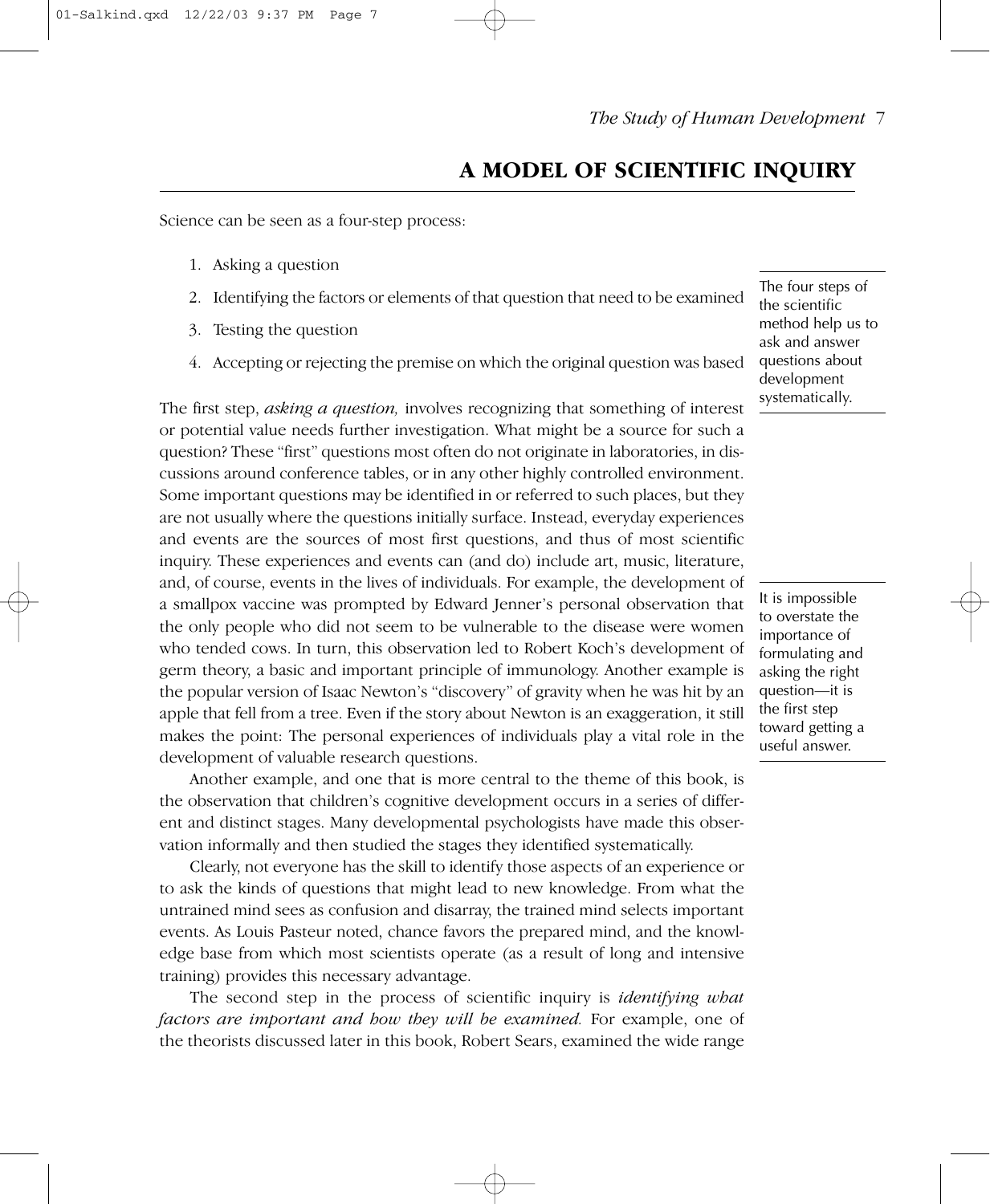One of the ways a researcher identifies important factors is by conducting a search of the previous literature, including reports on the work of other researchers.

of differences in the ways parents raise their children. A psychologist might begin such an examination by identifying factors that could be involved in these differences, such as the number of children in the family, the children's sexes, the order of their birth, the family's social class, and the educational status of the parents. In other words, the developmental psychologist would identify the critical factors that are possibly related to the question asked. At this point, the investigator is no longer speculating ("Isn't this interesting!"); rather, he or she is beginning to ask pointed questions about the importance of certain factors and the nature of the relationships between those factors.

This is also the point at which the researcher must make decisions regarding how the questions will be answered. This part of the process involves the design and completion of the research. For example, if one is interested in the effects of environmental stimulation on intellectual development, one could design an experiment to compare the intellectual development of children who were reared in an enriched environment (perhaps beginning school at an early age) with that of children who have not experienced an enriched environment (perhaps having spent time in an institution). This is the step in the model where the scientist asks, How do I go about answering my question? At this point, he or she must operationally identify important factors (or variables), state the possible relationships among them, and determine what method he or she will use in doing the actual research. (If you are interested in an examination of the different research methods and techniques used in developmental psychology, see Overton, 2000.)

The third step, *testing the question,* is the most hands-on part of the scientific process. In this step, the scientist actually collects the data necessary to answer the question. For example, at this point a chemist conducts tests to see which of three compounds most effectively acts as a catalyst; a developmental psychologist at this point might conduct a survey of the problem-solving skills of children with learning disabilities. Once the scientist has gathered the essential information (reading scores, X-ray analyses, responses from an interview), he or she applies some kind of tool (such as a statistical test or an objective criterion) to determine an outcome, and then compares that outcome with what he or she proposed in the original question to see if the two are consistent.

For example, a teacher may be interested in knowing whether students learn to read with more comprehension when he uses programmed instruction than they do when he uses a more traditional teaching method. One way the teacher could test this question would be to compare the scores of groups of students taught using the two methods on a test of comprehension. The tool the teacher might use in making this comparison could take the form of a statistical test that assigns a probability that any difference between the groups results from either chance or exposure to one of the two reading programs.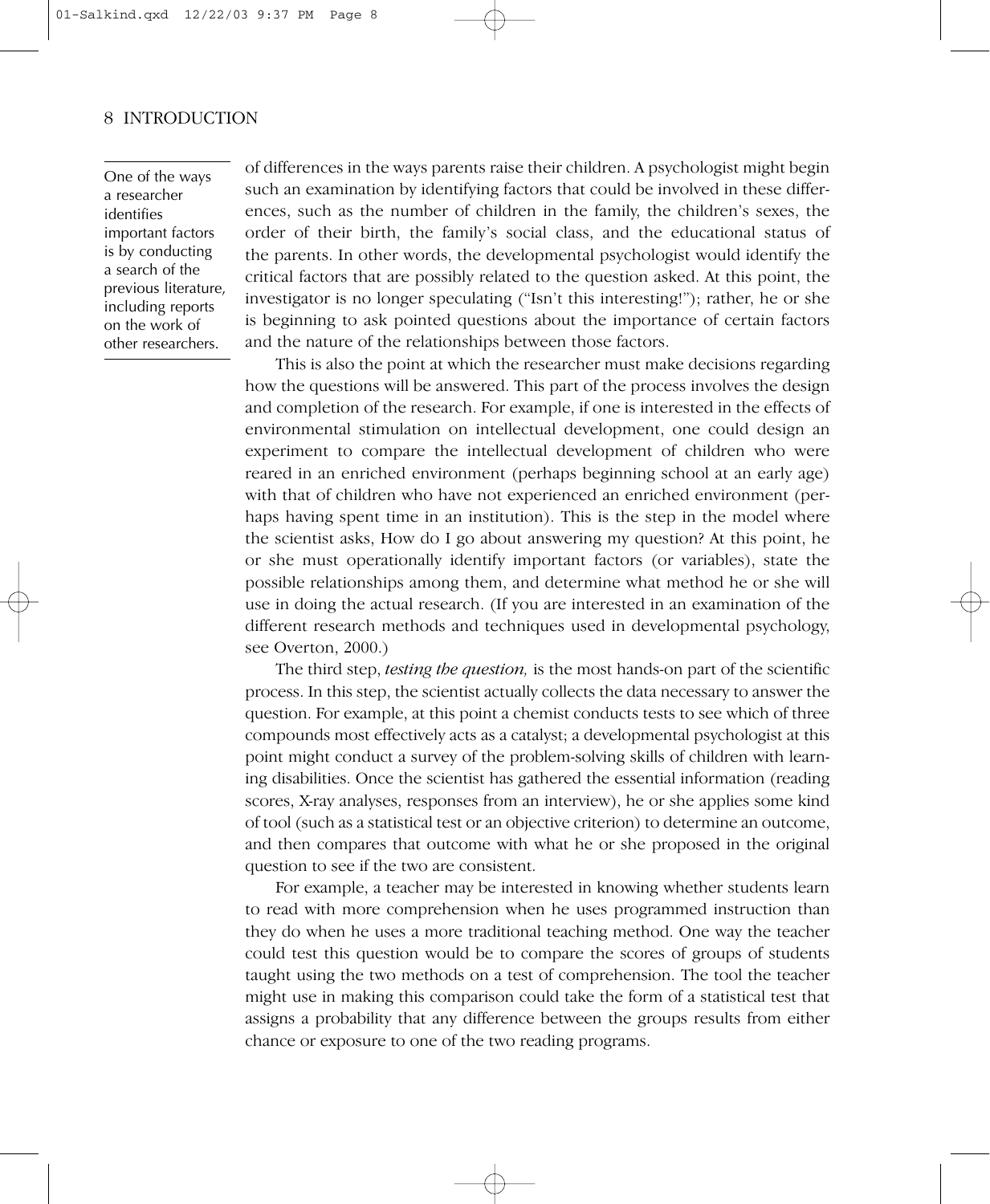The last step in the scientific process is *accepting or rejecting the premise on which the original question was based* (and perhaps questioning the accompanying theoretical rationale). Regardless of the outcome, however, the scientific process does not stop here. If the original question the scientist asked (for example, Does early enrichment influence a child's intellectual development?) is answered yes, the scientist continues asking additional questions and pursuing each question through the four steps just outlined. If the results do not support the predicted outcome, the scientist returns to the premise of the original question and reformulates the research accordingly. This may not result in a change to the question itself, but it will perhaps have some effect on the scientist's approach to the question and the meaning of the results. For example, the first method the scientist chose may not have been appropriate to the question asked. It is the scientist's responsibility to decide which parts of the process he or she may need to reconsider. This is why scientific research is an always ongoing process. Scientists are continually redesigning their experiments to accommodate new information, new technologies, and, of course, new findings.

The four steps involved in scientific inquiry discussed above are summarized in Table 1.1, which also provides an example that illustrates the progressive and focusing nature of the scientific process. As you can see, the scientist begins with a personal observation and works toward a specific test of a clearly defined question that results in a decision as to what the next question should be.

|             | <b>TABLE 1.1</b><br>A Model of Scientific Inquiry                             |                                                                                                                                                                                                                                                         |  |  |  |  |  |  |
|-------------|-------------------------------------------------------------------------------|---------------------------------------------------------------------------------------------------------------------------------------------------------------------------------------------------------------------------------------------------------|--|--|--|--|--|--|
| <b>Step</b> |                                                                               | <i>Example</i>                                                                                                                                                                                                                                          |  |  |  |  |  |  |
| 1.          | Asking the question                                                           | Do children who are raised in different types of homes<br>develop different levels of intelligence?                                                                                                                                                     |  |  |  |  |  |  |
| 2.          | Determining what<br>factors are important<br>and how they will<br>be examined | The important factors are parents' child-rearing style,<br>home environment, and child's intellectual ability.<br>Differences in children's intellectual ability will be<br>examined through comparisons of groups of children<br>from different homes. |  |  |  |  |  |  |
| 3.          | Testing the original<br>question                                              | A test will be done to determine whether any differences<br>exist between the two groups and whether any<br>differences found are the results of parenting styles or<br>some other factors (such as chance).                                            |  |  |  |  |  |  |
| 4.          | Accepting or<br>rejecting the<br>premise                                      | Depending on the outcome of Step 3, the original<br>question will be reconsidered, and, if necessary, more<br>specific questions will be asked.                                                                                                         |  |  |  |  |  |  |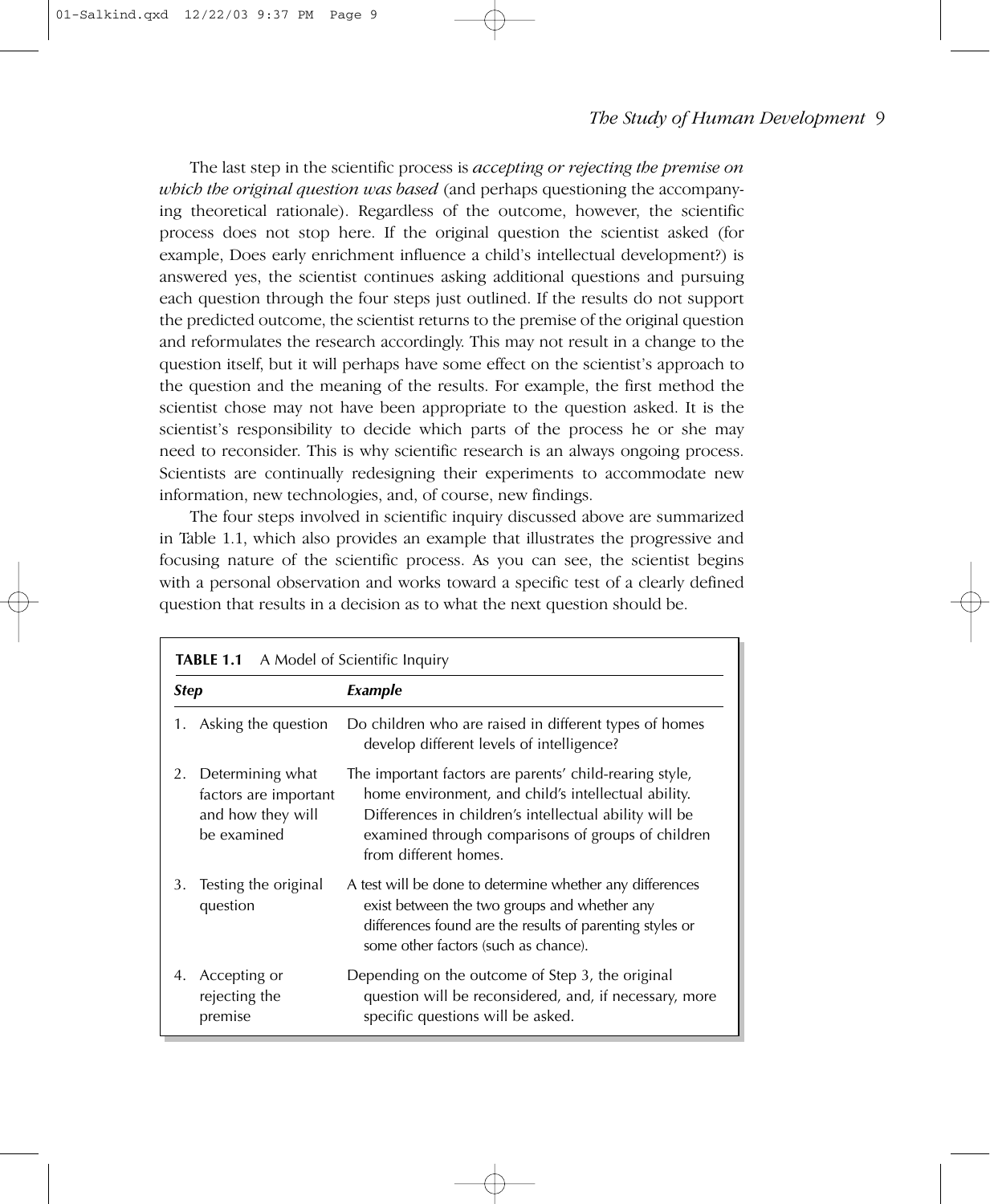# **TOOLS OF SCIENCE**

The model of scientific inquiry discussed above and illustrated in Table 1.1 requires a set of tools or concepts to make it work. In the following subsections, I discuss the different tools or mechanisms of science: theory and its elements, hypotheses, constructs, and variables.

#### Theory: Definition, Function, and Criteria

A **theory** can be defined as a group of logically related statements (for example, formulas, ideas, or rules) that explains events that happened in the past as well as predicts events that will occur in the future. A theory has three general purposes:

- It provides a guide that scientists can use in collecting the kinds of information they need to describe some aspect of a phenomenon (e.g., development). For example, a theory of language acquisition might allow a researcher to describe the process of babbling and then the use of oneword sentences (or holophrases) in great detail.
- It serves to help scientists in integrating a set of facts into general categories. A theory of decline in aging, for example, might aid a researcher in organizing and better understanding otherwise unrelated occurrences of falls and loss of balance in older adults.
- It helps scientists to present material and information in an organized and coherent way, so that subsequent efforts at answering the same or related questions are not just random, groundless efforts.

**—— On the Web ——**

The *Skeptical Inquirer* bills itself as "the magazine for science and reason," and many people believe that is an accurate description. You can access *Skeptical Inquirer* articles online at http://www.csicop.or/si. The magazine's entertaining and informative content, written for the most part by scientists, includes reviews of research into scientific phenomena and discussions of important issues in various fields (such as the "nature versus nature" debate in developmental psychology).

A theory is a group of related statements that explains what happened in the past and helps to predict what the future might bring.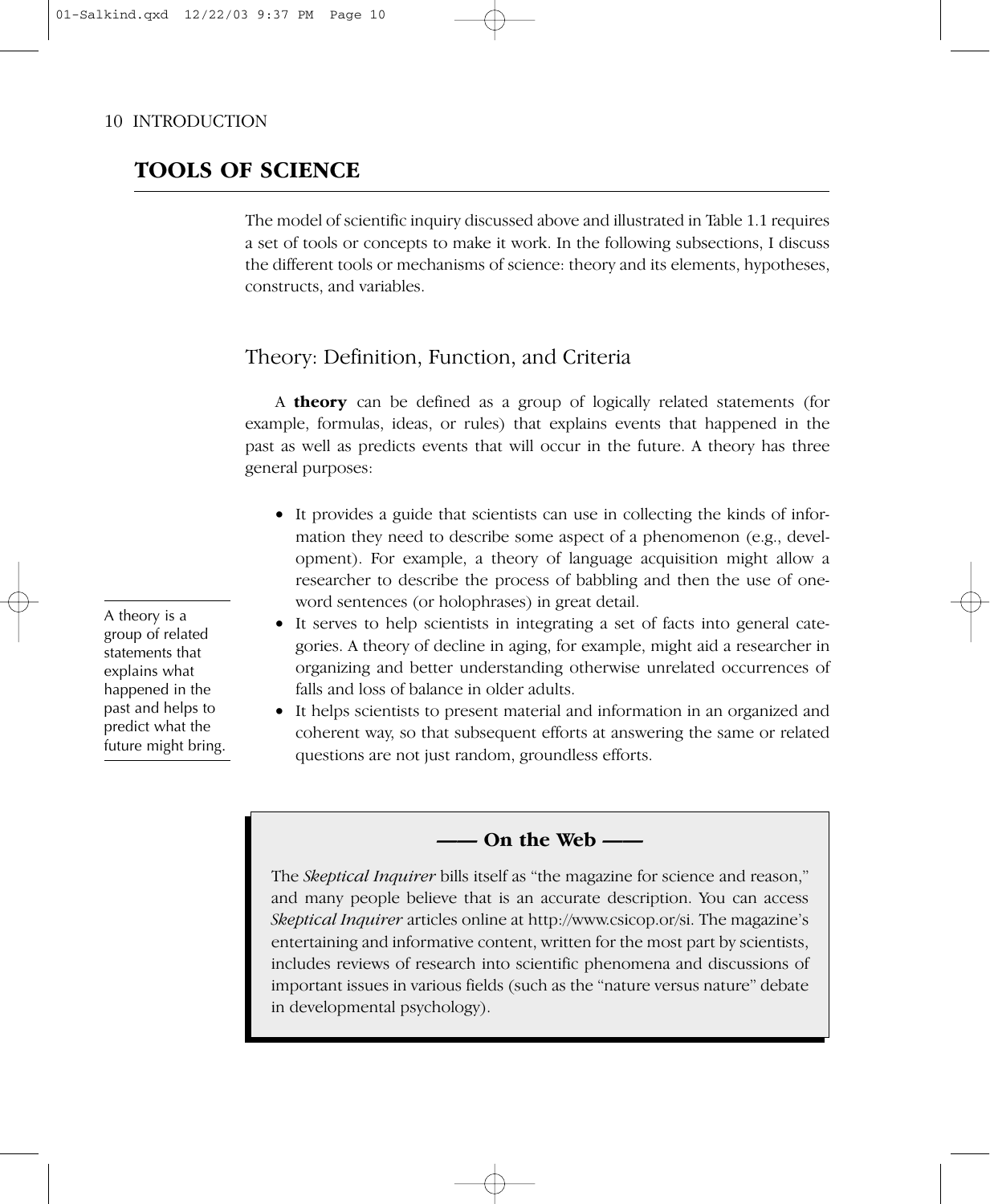| <b>TABLE 1.2</b><br>Sidman's Six Criteria for Judging a Theory |                                                                                                                                    |  |  |  |  |  |  |
|----------------------------------------------------------------|------------------------------------------------------------------------------------------------------------------------------------|--|--|--|--|--|--|
| <b>Criterion</b>                                               | <b>Ouestion</b>                                                                                                                    |  |  |  |  |  |  |
| Inclusiveness                                                  | How many different phenomena does the theory address?                                                                              |  |  |  |  |  |  |
| Consistency                                                    | How well can the theory explain new things without having its<br>basic assumptions changed?                                        |  |  |  |  |  |  |
| Accuracy                                                       | How well can the theory predict future outcomes and explain<br>past ones?                                                          |  |  |  |  |  |  |
| Relevance                                                      | How closely is the theory related to the information collected<br>within that theory? That is, how well does it reflect the facts? |  |  |  |  |  |  |
| <b>Fruitfulness</b>                                            | How well does the theory generate new ideas and directions<br>for inquiry?                                                         |  |  |  |  |  |  |
| Simplicity                                                     | How simple or unencumbered is the theory? That is, how easy<br>is it to understand?                                                |  |  |  |  |  |  |

# Evaluating Theories

To evaluate the utility of a theory, we need to apply suitable criteria, asking questions about the theory so that we can understand its usefulness. Murray Sidman (1960) identifies six such criteria: inclusiveness, consistency, accuracy, relevance, fruitfulness, and simplicity (see Table 1.2). Although some of the definitions and uses of these criteria may overlap, each is an important indicator of how well a theory measures up. I address Sidman's criteria in more detail in Chapter 11, where I present a comparison of the different theoretical perspectives discussed in this book and how they compare to one another on each of the criteria. I describe each criterion only briefly below.

The criterion of **inclusiveness** concerns "the number and type of phenomena [a theory] encompass[es]" (Sidman, 1960, p. 13). For example, Einstein's theory of relativity deals with many different types of events, including the relationship between time and space, the nature of light, and the speed of objects. In the study of human development, some theories (such as general theories of development) attempt to explain a great number of different events, whereas others attempt to explain only relatively small segments of particular phenomena (such as theories of play).

The criterion of **consistency** concerns whether a theory can explain new discoveries without the need for any changes in the assumptions on which it is based. A theory tends to become more consistent the more it is tested, because it is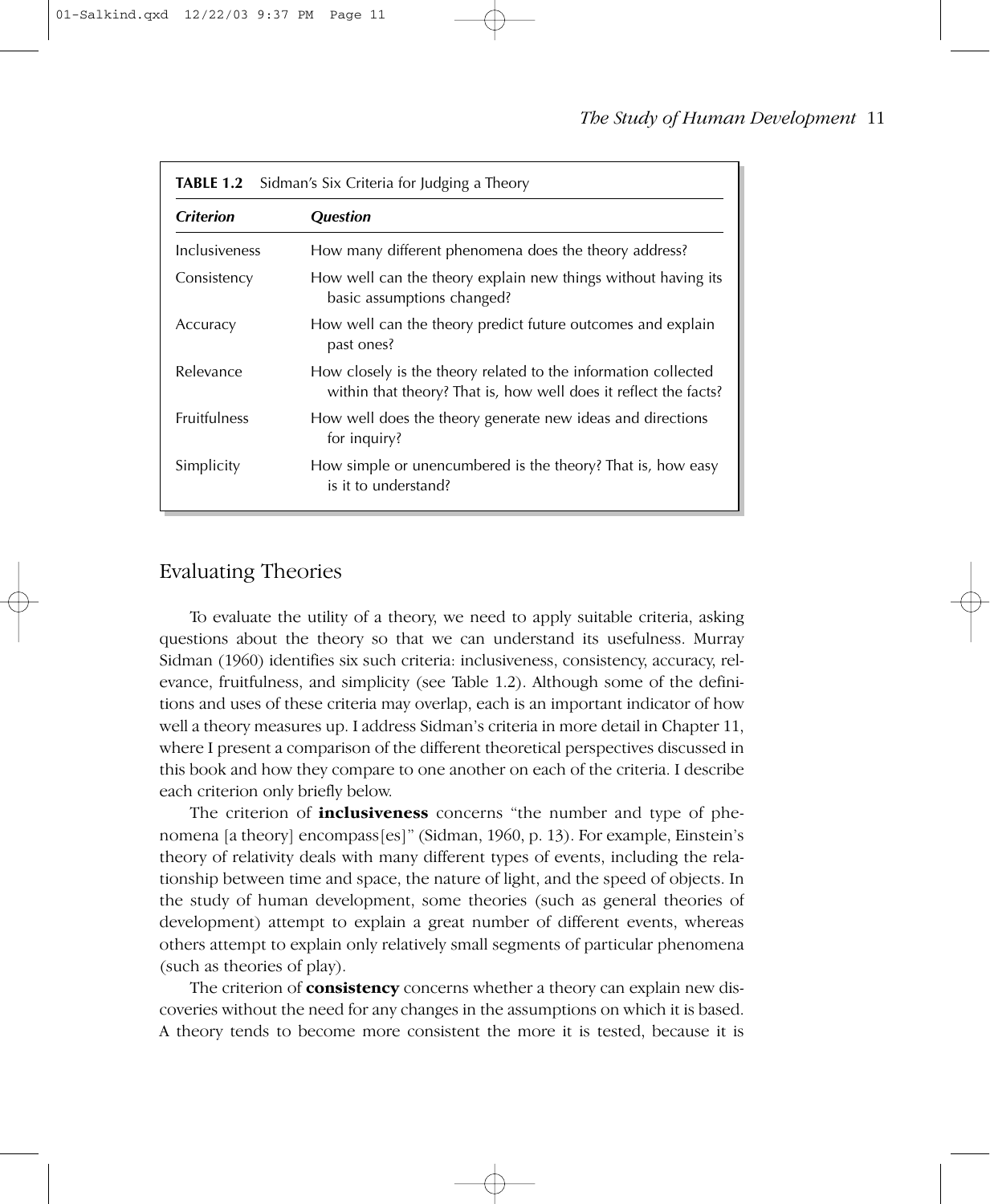constantly being refined—over time, the assumptions become more consistent with new findings. Newton's theory of gravitation is highly consistent: It is applicable to many different situations, all of which illustrate the basic principle that all bodies in nature have a mutual degree of attraction to one another. When a theory is highly consistent, new discoveries tend to be consistent with its basic assumptions.

The **accuracy** of a theory is the degree to which it correctly predicts future events or explains past ones. This criterion is all about how "good" a theory is how well it does what it says it can do. In a given situation, one theory may be so accurate that it predicts almost every outcome, whereas another theory may be so inaccurate as to be almost useless. The accuracy of any theory depends, of course, on the question being asked. In other words, some theories are better suited to addressing concerns (and answering certain questions) in one area of development than in others.

The criterion of **relevance** concerns the directness of the link between the theory itself and the data collected within that theory. For example, if you are interested in the influence of mother's prenatal nutrition on a child's later intellectual development, you would examine variables such as mother's eating habits and developmental quotient (DQ), not the weight of the baby at birth.

The criterion of **fruitfulness** concerns how productive a theory is in generating new ideas and directions for future research. Many developmental theorists have produced work that is known not for its immediate application, but for its generative qualities. Such theories serve to stimulate further research. Perhaps the best example of this is the profound influence of Sigmund Freud's ideas on the generation of subsequent ideas about the developmental process (even if Freud acknowledged that he was not successful in convincing his peers to accept his theory of psychosexual development).

Sidman's final criterion addresses a general goal of all science: simplicity. The **simplicity** criterion is concerned with whether the degree of detail in a theory makes the best use of the information available. An ideal theory is simple (or *parsimonious*); that is, it is both prudent and efficient. In science it is generally true that the simpler a theory, the more parsimonious it is. Some theories are simple and straightforward in their presentation, whereas others are so encumbered with assumptions that their usefulness is restricted. In general, these latter theories are very difficult to use in anything other than highly specific situations. One generally accepted theorem of science is Occam's razor (a principle put forth by the philosopher William of Occam during the Middle Ages), which states that one should not make more assumptions than the minimum needed. In other words, given two explanations for an outcome, usually the simplest one is correct. This rule is called a razor because it "shaves off" ideas and such that are not really needed to explain outcomes.

We can evaluate any developmental theory by measuring it against the criteria of inclusiveness, consistency, accuracy, relevance, fruitfulness, and simplicity.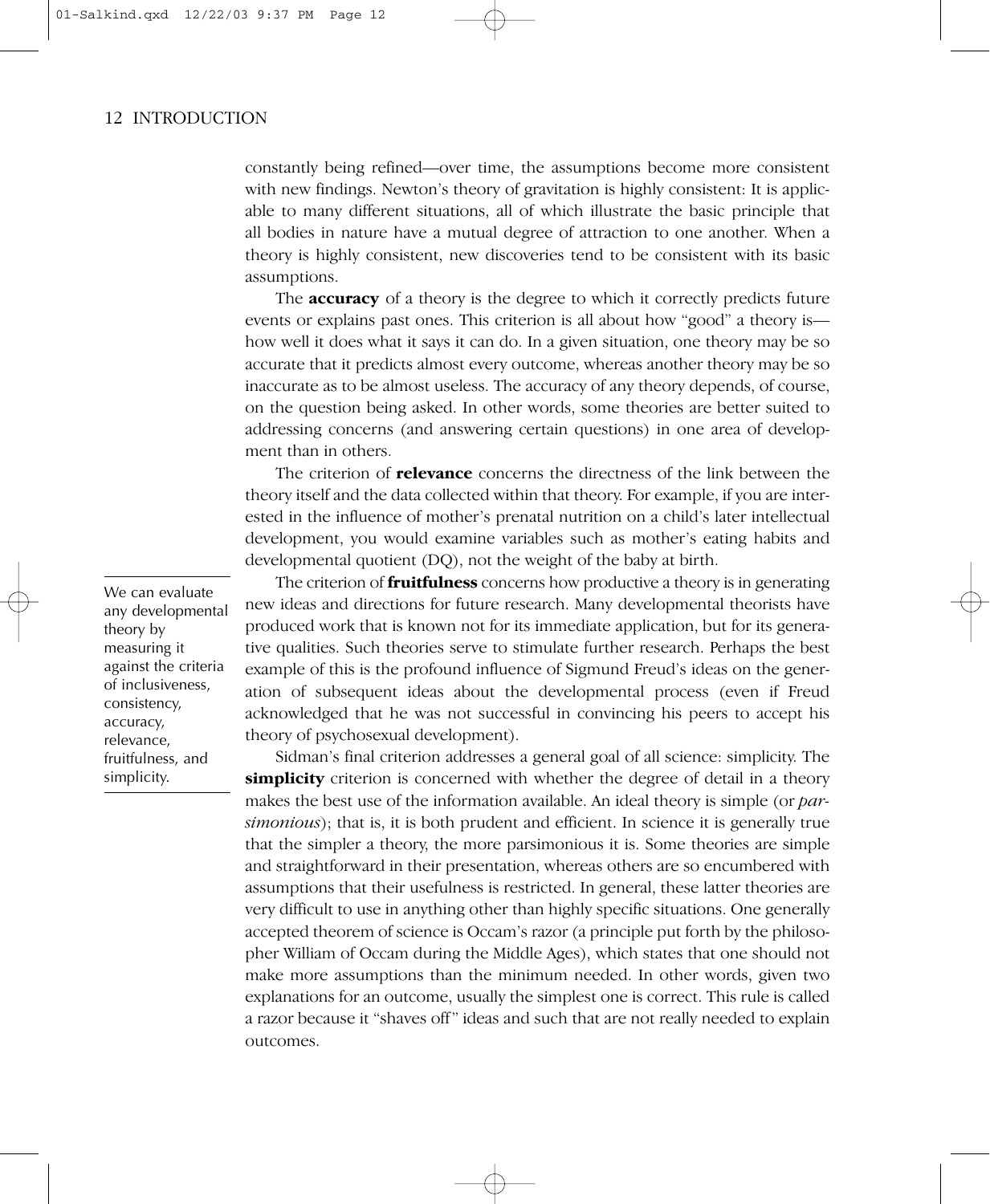It is doubtful that any theory meets all of Sidman's criteria, although a theory that meets some of them might almost certainly meet others. It would be surprising, for example, if a theory that is highly inclusive (applicable in many settings) is not also fruitful, given its wide range of applicability and its generation of new directions for study. Perhaps it is best if we view each criterion as a separate goal, something worthy of consideration but not absolutely necessary, as we evaluate how well various theories increase our understanding of development.

Theories both explain and predict. In addition to organizing already established bodies of information, they serve as road maps for future inquiries. In many ways, tables of contents and indexes in books serve a purpose similar to that of theory in that they organize information. Imagine how difficult it would be to locate specific information in a book without a table of contents or index. Theories make phenomena more intelligible, make the existing knowledge about phenomena easier to assimilate, and provide frameworks within which questions can be asked.

Although a theory is often the final product of an effort to organize information, a theory can be a responsive and changing tool. According to the model of scientific inquiry presented above and in Table 1.1 (page 9), new information stimulates a theory's evolution, either by supporting its basic assumptions or by triggering reconsideration and refinement of those assumptions. A theory is as much a changing tool used by scientists as it is an end unto itself.

# Elements of a Theory: Variables, Constructs, and Hypotheses

As discussed above, the first two steps in "doing science" are asking a question and deciding what factors the investigation will focus on. In other words, what "things" does the scientist need to measure, assess, or examine to increase the likelihood that the answer reflects the real world?

For example, if a psychologist wishes to study the interaction between a mother and her child, she must decide what to study about this interaction. The "whats" that she decides to study are called *variables.* In this context, a **variable** is anything that can take on more than one label or value; it usually represents a class of things. Examples of variables that are often of interest to researchers are College Board test scores (which can range from 200 to 800), biological sex (male or female), and occupation (lawyer, construction worker, home economist, and so on). In the example of the psychologist studying mother-child interactions, the number of times the mother makes contact with the child per minute is an operational measure of a variable the psychologist might call parent-child interaction.

A variable is anything that can take on more than one value, such as height, weight, or intelligence.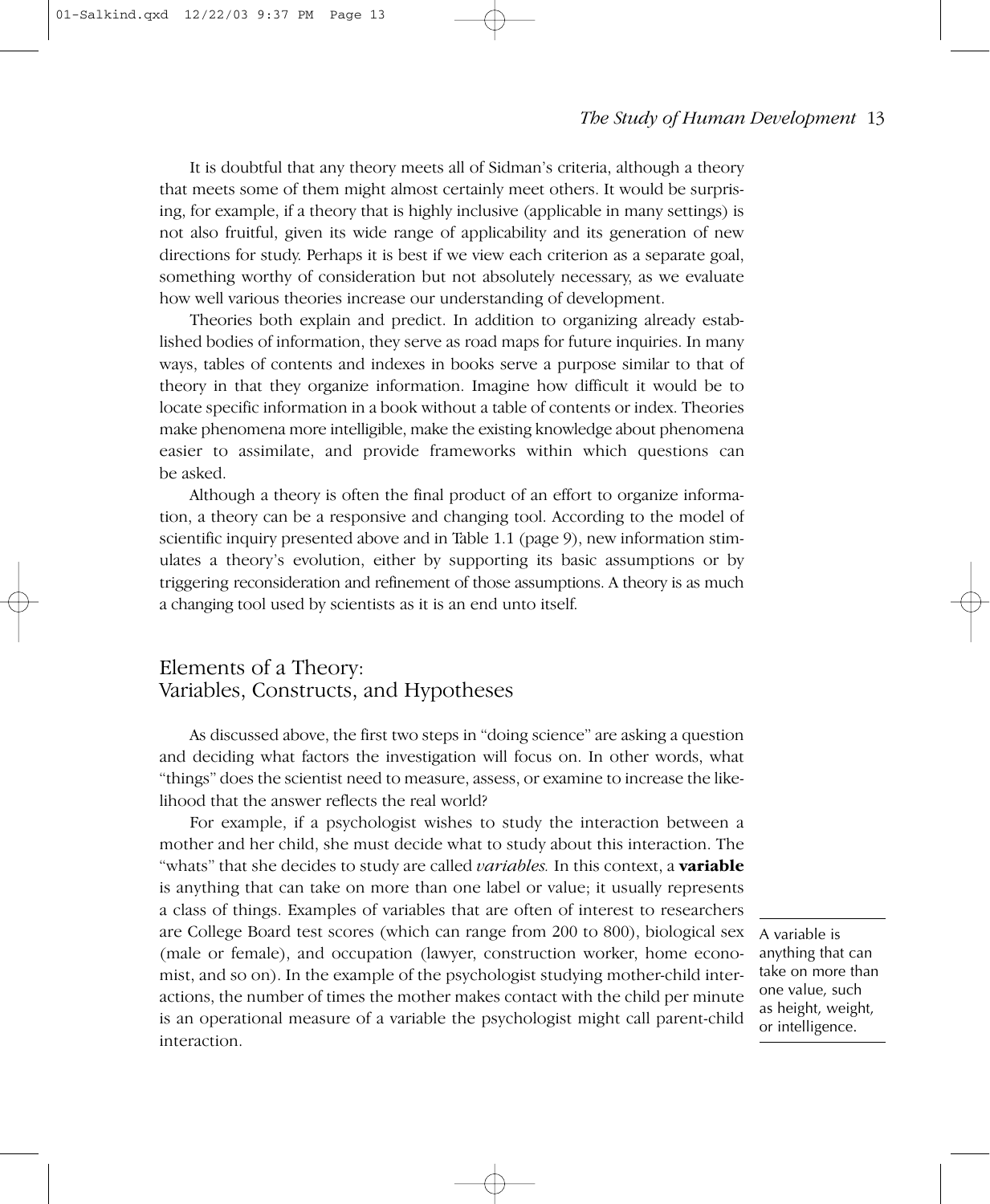A construct is a group of variables that are related to one another.

**Constructs,** or groups of variables that are related to each other, are important elements of theories. In some developmental theories, for example, a construct called "attachment" consists of a number of different behavioral variables, including eye contact, physical touching, and verbal interaction between parent and child. It is important to note that a construct's name can determine its usefulness. The same set of behaviors that make up the construct of attachment could be arbitrarily called many different things, such as "affection," "familial interaction," or "visual contact." If the terminology used to define a construct is so narrow that it defines a very limited set of behaviors (such as "visual contact"), the construct may become no more descriptive than a variable and so may be severely limited in its usefulness.

Using a construct is more efficient (or parsimonious) than dealing individually with each of the variables that make up the construct. For example, it is more efficient to discuss the construct of intelligence than it is to discuss the individual components of intelligence, such as memory, comprehension, and problem solving.

In developing constructs, scientists must consider many different variables, some of which may eventually be included in constructs and some of which may not. Constructs, then, are made up of variables that are related to one another on some theoretical level. Scientists often disagree with one another regarding which variables should or should not be included as part of particular constructs and what various constructs should be called.

The last component of theory development is the **hypothesis,** an "educated guess" that posits an "if... then" relationship between variables or constructs. Hypotheses are statements that represent the questions scientists ask when they want to gain a better understanding of the influences that variables have on other variables (or constructs). For example, a developmental psychologist might be interested in understanding the factors that influence moral development in young children. Through some informal contact with children, he has noticed that children at different developmental levels approach moral dilemmas in different ways. The psychologist might then formulate the following statement as a hypothesis: "There is a significant relationship between the developmental level of the child and the method the child uses to solve a moral dilemma." Implicit in this statement is an "if... then" proposition: If the developmental level of the child changes, then the way the child approaches moral dilemmas will change as well. The hypothesis becomes a direct test of a question.

How does a scientist know whether a proposed hypothesis can be accepted as true or must be rejected as false? By collecting relevant data and applying some external criterion (such as a statistical test), the scientist can assign some level of confidence to the outcome. That is, the scientist can determine how confident he or she can be that the outcome of the research is a result of the variables that were examined (or manipulated) and not some other, extraneous influence. For

A hypothesis is a statement that posits an "if  $\ldots$  then" relationship between variables or constructs.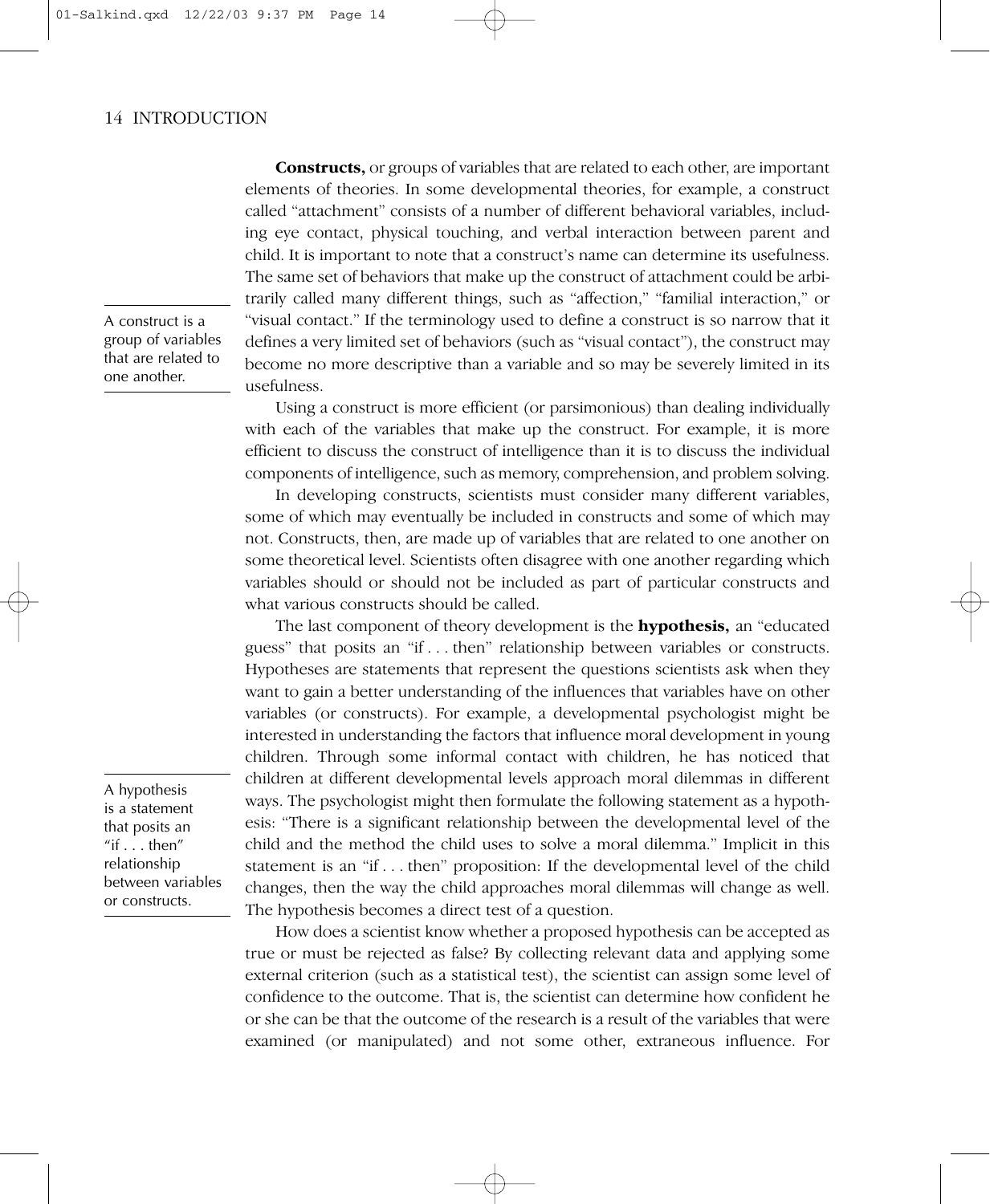example, a child's moral development might be a function of the society in which he or she grows up as well as of the child's level of development. For the psychologist in the example above to have confidence in the outcome of his experiment, he must not only take such factors into account, he must control for them.

# The Relationship Between Science and Theory

The four-step model of scientific inquiry presented earlier in this chapter conveys the essence of how the scientific process operates. The development of a theory operates in a parallel way. Although the natural phenomena that theories represent (such as gravity or learning) may have been operating for eons, theories themselves are artificial, developed by scientists through a series of systematic steps that involve variables, constructs, and hypotheses. Theory development is a microcosm of the scientific process itself, and any progress that developmental psychologists might make in advancing specific theories is progress in the general science of developmental psychology as well.

Theory is the backbone of science; without it, scientific advancement could not be possible. Theories provide the frameworks within which scientists become aware of what questions are important to ask and what methods they should use to answer those questions. Without a theoretical context within which to operate, new information is nothing more than a quantitative addition to an already existing body of knowledge. However, when scientists are aware of where new data may or may not fit within a given framework, the premise under which they operate becomes infinitely more useful and moves closer to that abstract goal of truth, and the relevance of the new findings to applied settings can increase dramatically.

In many ways, science and theory follow parallel courses of development and serve the same purposes.

# **THEORIES OF DEVELOPMENT: AN OVERVIEW**

All of the theories of development discussed in this book have different contributions to make to our understanding of the developmental process. Different theories are in agreement on some points and differ on others. Before I present these theories in detail in the following chapters, I want to summarize the characteristics that differentiate them from one another. In the following overview, I answer five important questions about each theory:

- 1. What are the basic assumptions of the theory?
- 2. What is the philosophical rationale for the theory?
- 3. What are the important variables most often studied in relation to the theory?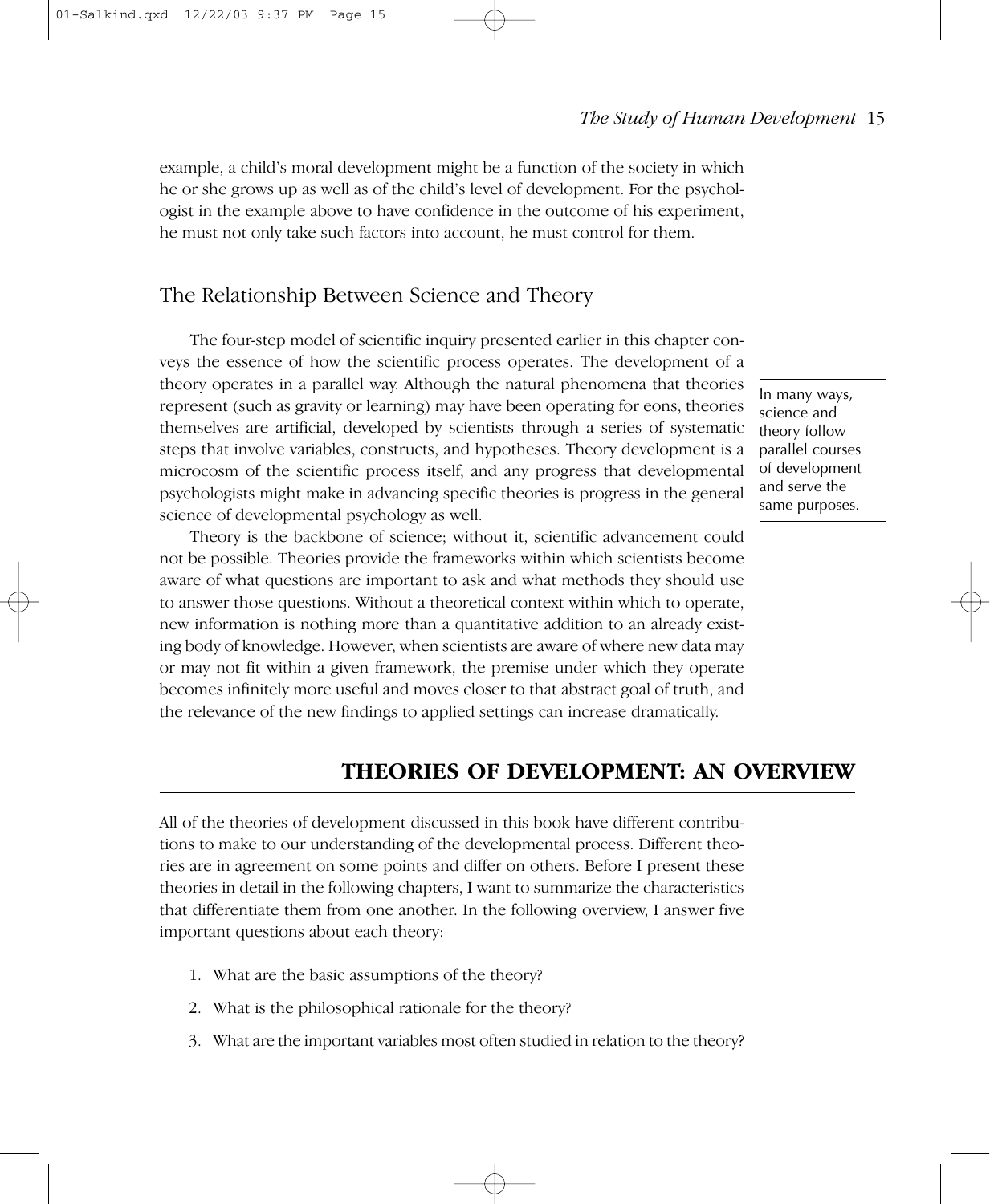- 4. What is the primary method that proponents of the theory use to study development?
- 5. In what areas has the theory had its greatest impact?

The answers to these questions should prepare you for the in-depth discussions that begin in Chapter 3 and also provide you with a framework that you can use in comparing and contrasting the different viewpoints presented. Table 1.3 presents a summary of important points across the four different theoretical perspectives that this book covers: maturational, psychodynamic, behavioral, and cognitive-developmental.

#### Maturational and Biological Models

The maturational model stresses the importance of biological influences on development and has had its greatest impact on child-rearing practices.

The work of Arnold Gesell, the foremost maturationist in developmental psychology, represents a unique approach to the study of human development. As a physician, Gesell believed that the sequence of development is determined by the biological and evolutionary history of the species. In other words, development of the organism is essentially under the control of biological systems and the process of maturation. Although the environment is of some importance, it acts only in a supportive role and does not provide any impetus for change.

While working with G. Stanley Hall within the tradition of Darwinian influence that was very popular during the 1920s, Gesell applied the tenets of recapitulation theory to the study of individual development (or ontogenesis). Recapitulation theory states that the development of the species is reflected in the development of the individual. In other words, the child progresses through a series of stages that recount the developmental sequence that characterizes the species.

Gesell believed that the most important influences on the growth and development of the human organism are biological directives. He summarized this theory in five distinct principles of development, which he later applied to behavior. All these principles assume that the formation of structures is necessary before any event outside the organism can have an influence on development. It is interesting to note that Gesell was not alone in pursuing the notion that "function follows structure"; designers, architects, and engineers have also found a great deal of truth in this idea.

Gesell also believed that behavior at different stages of development has different degrees of balance or stability. For example, at 2 years of age, the child engages in behavior that might be characterized by a groping for some type of stability (the so-called terrible twos). Shortly thereafter, however, the child's behavior becomes smooth and consolidated. Gesell believed that development is cyclical in nature, swinging from one extreme to another, and that by means of these swings, the child develops and uses new structures.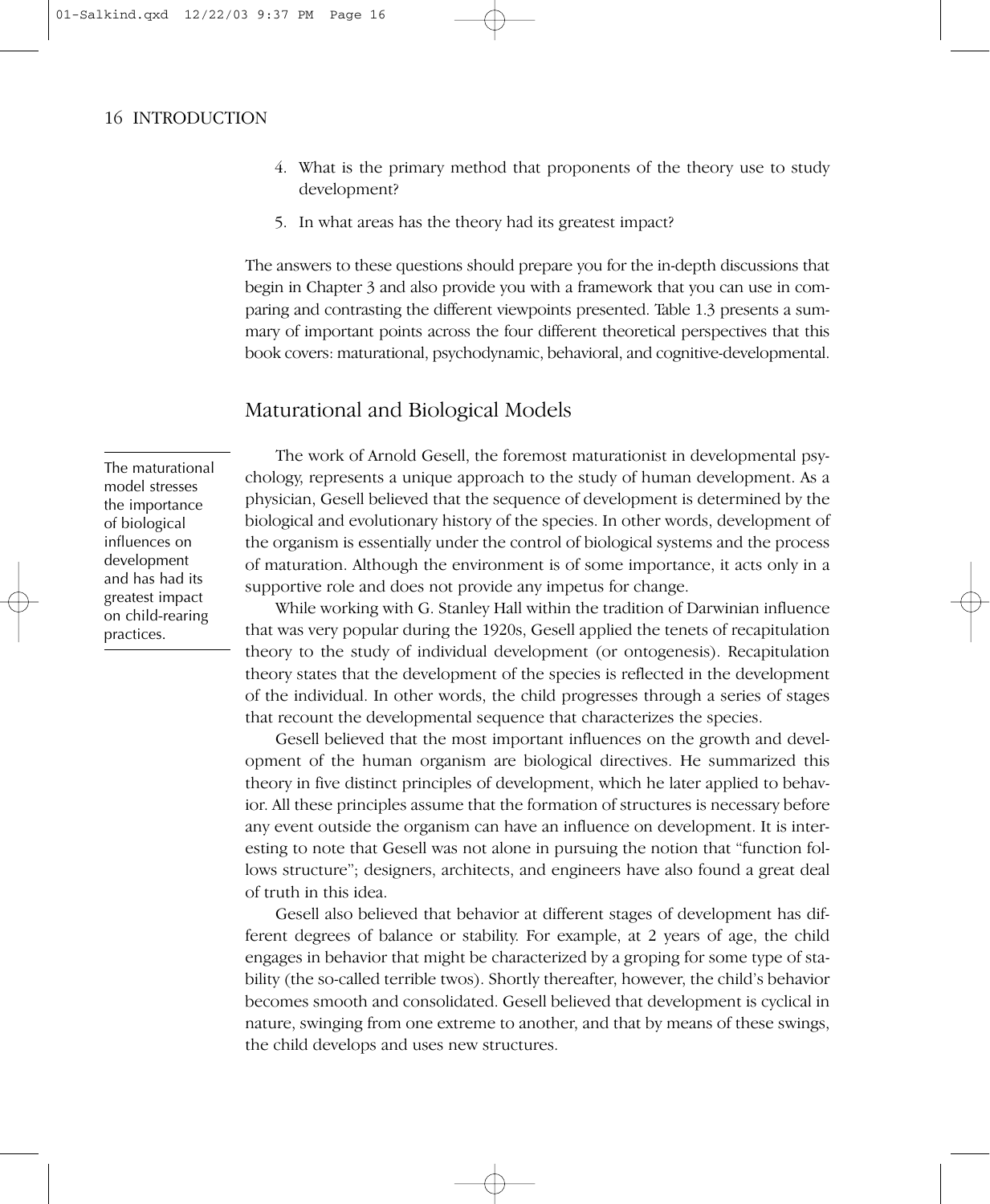| <b>TABLE 1.3</b><br>An Overview of Major Theories of Development                   |                                                                                                                                                            |                                                                                                                                                             |                                                                                                                                                |                                                                                                                                                                                          |  |  |  |
|------------------------------------------------------------------------------------|------------------------------------------------------------------------------------------------------------------------------------------------------------|-------------------------------------------------------------------------------------------------------------------------------------------------------------|------------------------------------------------------------------------------------------------------------------------------------------------|------------------------------------------------------------------------------------------------------------------------------------------------------------------------------------------|--|--|--|
|                                                                                    | <b>Maturational and</b><br><b>Biological</b>                                                                                                               | Psychodynamic                                                                                                                                               | <b>Behavioral</b>                                                                                                                              | Cognitive-<br><b>Developmental</b>                                                                                                                                                       |  |  |  |
| What are the<br>basic<br>assumptions of<br>the theory?                             | The sequence and<br>content of<br>development is<br>determined<br>mostly by<br>biological<br>factors and the<br>evolutionary<br>history of the<br>species. | Humans are<br>conflicted<br>beings, and<br>individual<br>differences as<br>well as normal<br>growth result<br>from the<br>resolution of<br>those conflicts. | Development<br>is a function<br>of the laws of<br>learning, and<br>environment<br>has important<br>influences on<br>growth and<br>development. | Development is the<br>result of the<br>individual's<br>active<br>participation<br>in the<br>developmental<br>process in<br>interaction with<br>important<br>environmental<br>influences. |  |  |  |
| What is the<br>philosophical<br>rationale for<br>the theory?                       | Recapitulation<br>theory,<br>preformation,<br>and<br>predeterminism                                                                                        | Embryological                                                                                                                                               | Tabula rasa<br>(blank slate)                                                                                                                   | Predeterminism                                                                                                                                                                           |  |  |  |
| What are the<br>important<br>variables most<br>often studied<br>in the theory?     | Growth of<br>biological<br>systems                                                                                                                         | Effects of instincts Frequency<br>on needs and<br>the ways<br>instincts are<br>satisfied                                                                    | of behaviors                                                                                                                                   | Stage-related<br>transformations<br>and qualitative<br>changes from<br>one stage to<br>another                                                                                           |  |  |  |
| What is the<br>primary<br>method used<br>in the theory<br>to study<br>development? | Use of cinematic<br>records,<br>anthropological<br>data, normative<br>investigations,<br>and animal<br>studies                                             | Case studies and<br>the indirect<br>examination of<br>unconscious<br>processes                                                                              | Conditioning<br>and modeling<br>paradigms                                                                                                      | Observation of<br>social and<br>cognitive<br>problem solving<br>during<br>transitions from<br>stage to stage                                                                             |  |  |  |
| In what areas has<br>the theory had<br>its greatest<br>impact?                     | Child rearing, the<br>importance of<br>biological<br>determinants,<br>aspects of<br>cultural and<br>historical<br>development                              | Personality<br>development<br>and the<br>relationship<br>between<br>culture and<br>behavior                                                                 | Systematic<br>analysis and<br>treatment of<br>behavior and<br>educational<br>applications                                                      | Understanding of<br>how thinking<br>and cognition<br>develop in light<br>of cultural<br>conditions and<br>demands                                                                        |  |  |  |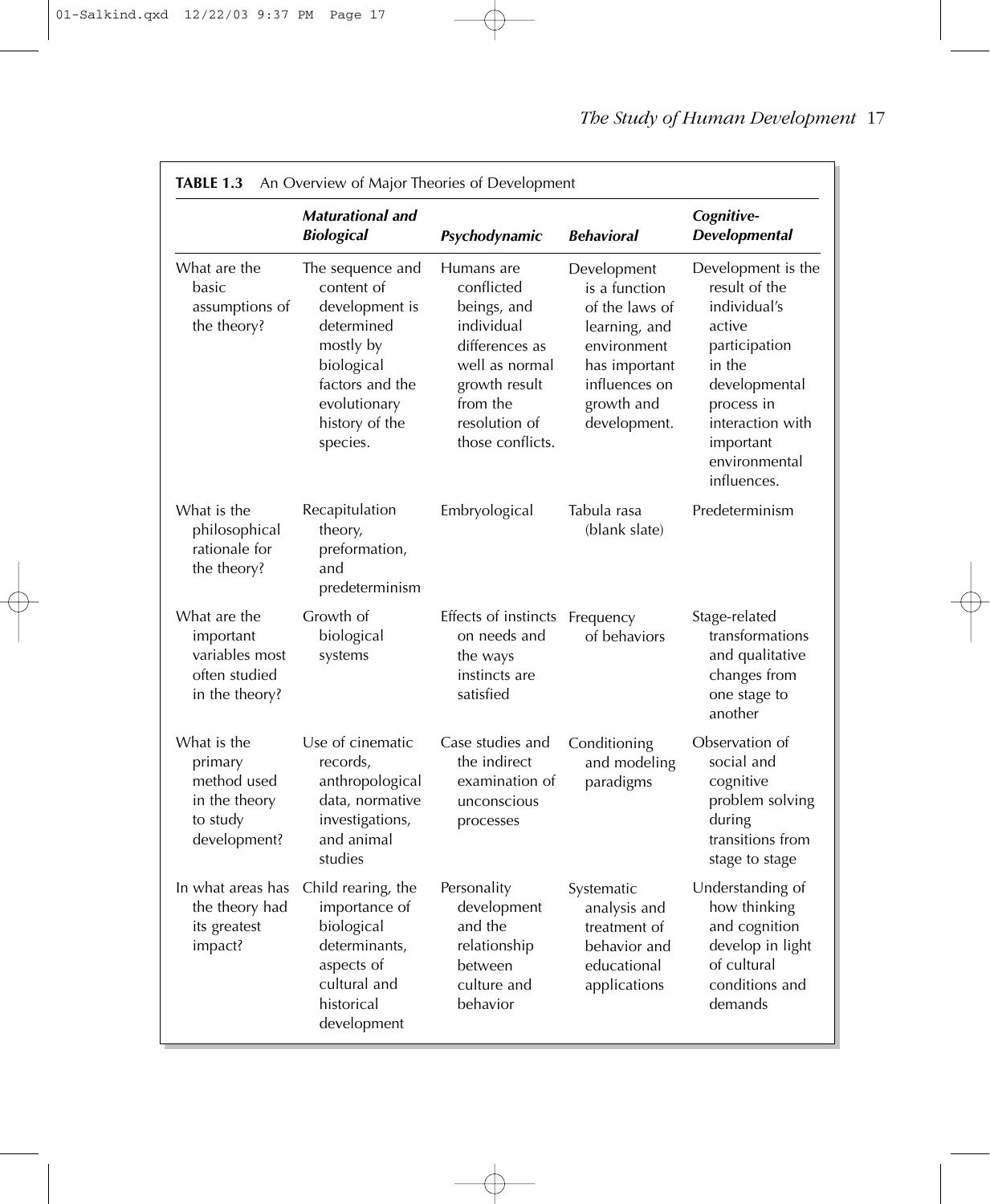Because he placed such a strong emphasis on the importance of biological processes, Gesell focused in the majority of his work (as did his colleagues, most notably Frances Ilg and Louise B. Ames) on biological systems as a beginning point for understanding development. Through Gesell's use of cinematic (moving picture) records, stop-action analysis provided the foundation for his extensive descriptions of "normal" development. This technique allowed Gesell to examine the frame-by-frame progression of certain motor tasks, from their earliest reflex stage at birth through a system of fully developed and integrated behaviors. For example, his detailed analysis of walking provided the first graphic record of the sequence this complex behavior follows.

Gesell also made a significant contribution with his development of the co-twin method for comparing the relative effects of heredity (nature) and environment (nurture) on development. In this method, one child in a pair of identical twins would receive specific training in some skill (such as stair climbing) and the other would receive no training in the skill. The rationale for this strategy was that, because identical twins have identical genetic makeup, any difference found in the two children's abilities in the skill that was taught to one and not the other must be the result of the training. This is the basic paradigm that Gesell used to question some very interesting and controversial statements about the nature of intelligence.

Unquestionably, Gesell's greatest contribution has been to the understanding of the development of the "normal" child. His detailed cinematic records, their analyses, and their translation into books for the popular press have influenced child-rearing patterns in the United States as much as have the books of the famous Dr. Spock (who incorporated many of Gesell's principles into his philosophy).

Gesell's ideas and theoretical approach never entered the mainstream of current thought about developmental psychology. Perhaps this is because many observers saw much of his work as too biological in nature and not sufficiently theoretical. From both historical and applied perspectives, however, Gesell's contribution was and still is an outstanding one.

Over the past few years, developmental psychologists have demonstrated heightened interest in other maturational approaches, most notably ethology and sociobiology (both of which I discuss in Chapter 4). These approaches, even more than Gesell's, emphasize the importance of biological and evolutionary principles as determinants of behavior.

# The Psychodynamic Model

The psychodynamic (or psychoanalytic) model, developed initially by Sigmund Freud, presents a view of development that is revolutionary in both its content and its implications for the nature of development. The basic assumption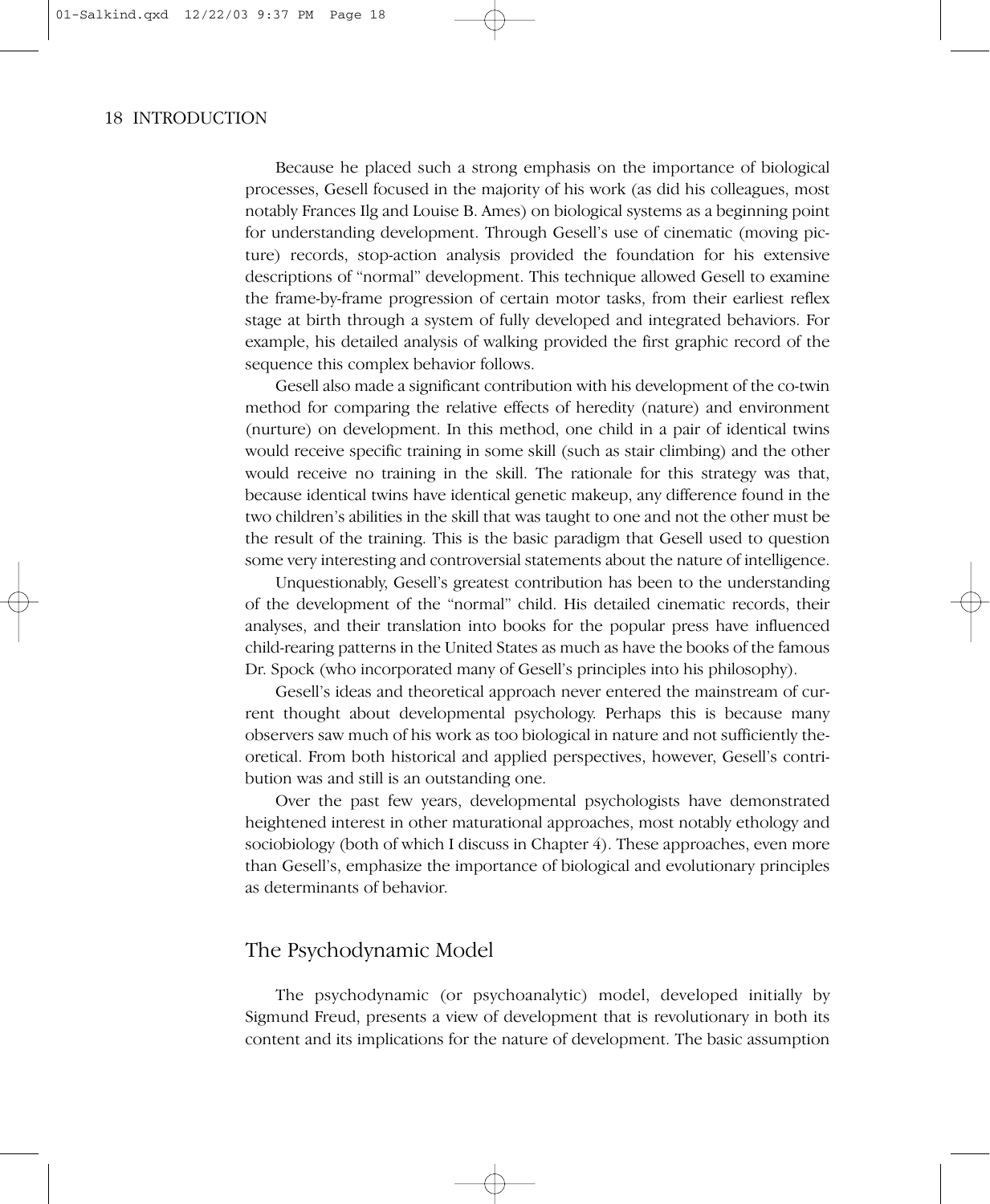of this model is that development consists of dynamic, structural, and sequential components, each of which is influenced by a continuously renewed need for the gratification of basic instincts. How psychic energy (or the energy of life, as it is sometimes called) is channeled through these different components constitutes the basis of the developmental process and individual differences.

The dynamic or economic component of Freud's tripartite system characterizes the human mind (or psyche) as a fluid, energized system that can transfer energy from one part to another where and when needed. The structural or topographical component of the theory describes three separate, yet interdependent, psychological structures—the id, the ego, and the superego—and the ways in which they regulate behavior. Finally, the sequential or stage component emphasizes a progression from one stage of development to the next, focusing on different zones of bodily sensitivity (such as the mouth) and accompanying psychological and social conflicts.

It is difficult to identify the philosophical roots of psychoanalytic theory, because most psychoanalytic theorists would consider their roots to be in embryology, the biological study of the embryo from conception until the organism can survive on its own. This identification with a biological model has a great deal to do with Freud's training as a physician, his work in neuroanatomy, and his belief that biological needs play a paramount role in development. Some people believe that the philosophical tradition of preformation (which in its extreme form holds that all attitudes and characteristics are present at birth and only expand in size) is basic to the psychoanalytic model, but this may be untrue. Preformationists stress the lack of malleability of the developing individual, whereas the psychoanalytic model describes a flexible character for the individual and the potential for change.

Freudian theory places important emphasis on the resolution of conflicts that have their origins at an unconscious level. It states that the origins of these conflicts are biological and passed on from generation to generation. Development (and the development of individual differences) is an ongoing process of resolving these conflicts.

If the roots of behavior are located in the unconscious, how can they be accessible to study? Through a series of historical accidents, Freud was introduced to hypnotism as a method of treatment. This technique, in turn, gave birth to his now famous method called free association, in which individuals are encouraged to say freely anything that comes to mind in response to certain words or phrases. Freud believed that such exposition of underlying needs and fears is the key to understanding typical behavior. Free association is a highly subjective method of collecting information, and a large part of the criticism leveled against Freud and many of his followers has been directed at this practice. The theory itself, however, is based on abstract and subjective judgments, and the fact that the behaviors under study are not easily amenable to scientific verification has caused controversy for years.

The psychodynamic model assumes that development is the result of a continuing need for the satisfaction of instincts.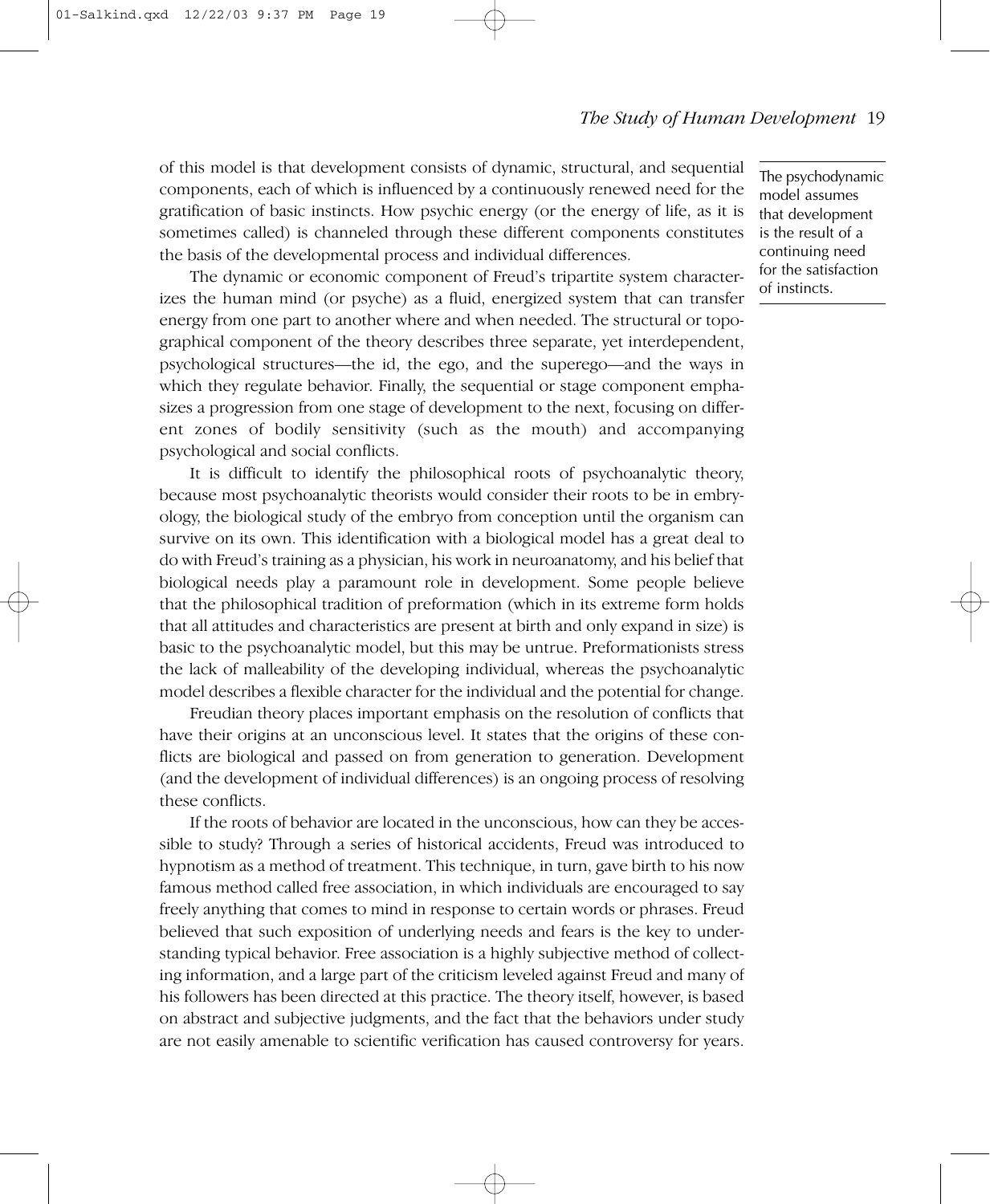However, the richness and diversity that Freud brought to a previously stagnant conception of development started a tradition that is healthy and strong even today. Perhaps Freud's most significant accomplishment was the first documentation and systematic organization of a theory of development.

The psychoanalytic model and the work of such theorists as Freud and Erik Erikson have undoubtedly had their greatest impacts in the study of personality and the treatment of emotional and social disorders. Erikson focused mainly on the social dimension of behavior, unlike Freud, who focused on the sexual dimension. The impact and significance of both men's contributions cannot be overstated.

# The Behavioral Model

The behavioral model contends that development is the result of different types of learning as well as imitation and modeling.

The behavioral model characterizes a movement that is peculiar to American psychology and distinct from any other theoretical model. The behavioral perspective views development as a function of learning and as something that proceeds according to certain laws or principles of learning. Most important, it places the major impetus for growth and development outside of the individual—in the environment, rather than within the organism itself.

The importance placed on the environment varies among the specific theories within this general model, but in all cases the organism is seen as reactive instead of active. Almost every behavioral theory incorporates the assumption that behavior is a function of its consequences. If the consequences of a behavior (such as studying) are good (such as high grades), that behavior is likely to continue in the future. If the consequences of a behavior (such as staying out past curfew) are not good (such as loss of privileges), the behavior will change (perhaps the person will come home at an earlier hour or not go out at all on weeknights).

In the behavioral model of development, the laws of learning and the influence of the environment are paramount. Through such processes as classical conditioning and imitation, individuals learn what behaviors are most appropriate and lead to adaptive outcomes. Given that this model views development as a learned phenomenon, it allows for the breaking down of behaviors into their basic elements. This has led some people to view the behavioral model as "reductionistic."

The behavioral perspective views the newborn child as naive and unlearned. John Locke's notion of tabula rasa best exemplifies the philosophical roots of the behavioral tradition. Literally, *tabula rasa* means "blank slate." From this perspective, the newborn child is seen as a blank page waiting to be written on, with only the most fundamental biological reflexes (such as sucking) operative at birth. The organism is malleable, and behavior develops and changes as a result of events or experiences. This is a more open view than that of the maturational model or the psychodynamic model, because it sees human potential as unlimited by internal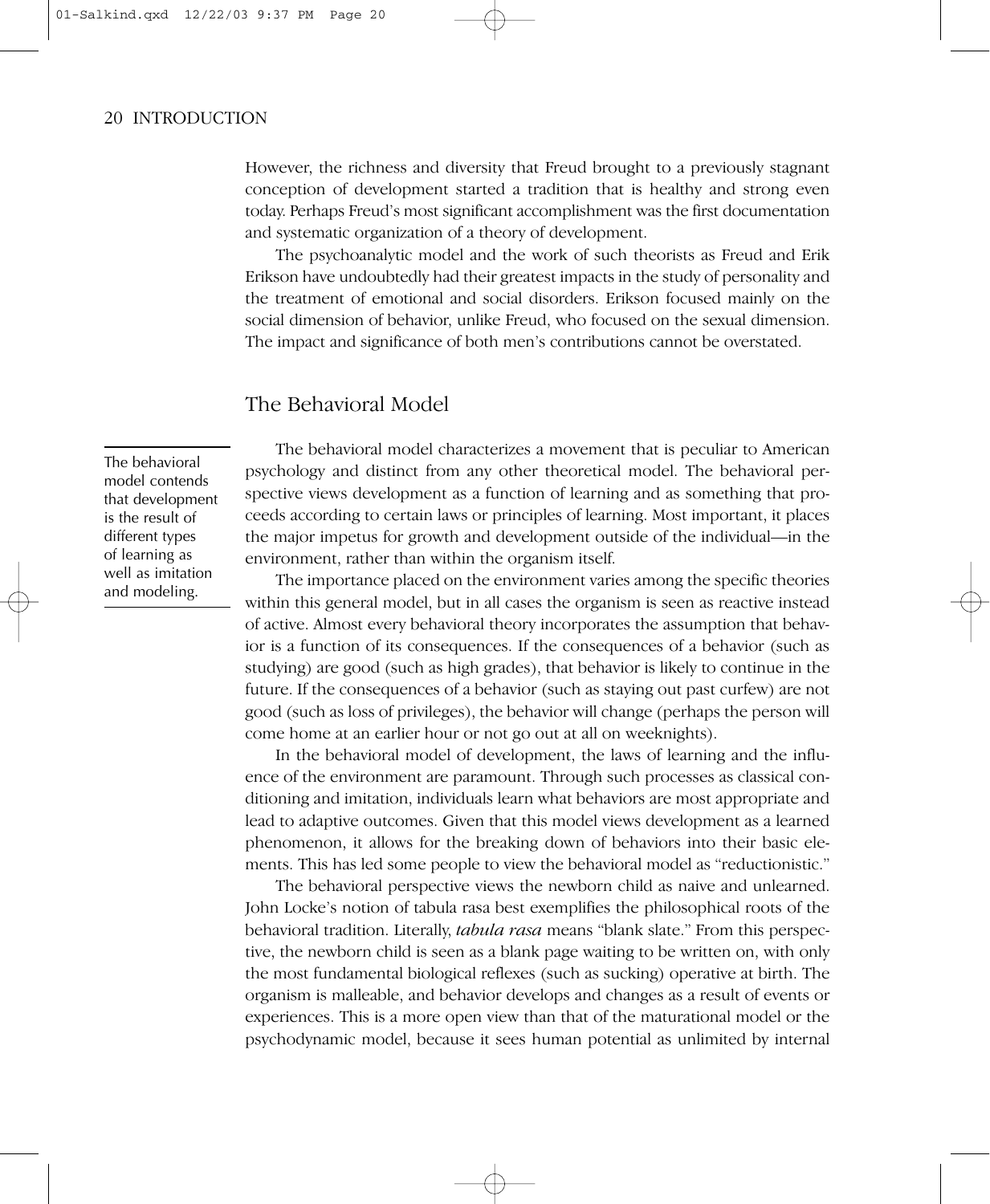factors. The behavioral model does acknowledge that sometimes biological endowment (an internal factor) can limit developmental outcomes, as in the case of genetic disease or familial retardation, but it holds that even in the case of severe retardation, a restructuring of the child's environment can greatly affect his or her basic competencies and ability to perform such self-care functions as eating and using the toilet.

Given that the behavioral perspective emphasizes events that originate in the environment and their effects on the organism, it is no surprise that the variable of primary interest to behaviorists is the frequency with which (or number of times) a behavior occurs. For example, if a researcher is interested in studying an aspect of sibling interaction, he or she must make sure that the behaviors of interest are explicitly defined (or operationalized) and objective enough to be measured reliably. A construct such as "nice feelings" would not meet such criteria, but the construct "number of times brother touches friend" would.

Using frequency of behavior, the traditional way of studying development is to examine what effects certain environmental events have on behavior. Researchers most often do this by identifying and observing those events in the environment that control behavior and then, if necessary, manipulating the events to see if the behavior under observation changes. For example, if a child's speech is delayed, a psychologist might want to observe what the events are that surround the child's verbalizations when left to run their course. The psychologist might then suggest some intervention—for example, encouraging the child's parents to respond more directly to the child—and then conduct additional observation to see if there is any change. This type of research design, which behavior analysts use frequently, illustrates one way in which researchers can isolate and identify the effects of certain contingencies.

Most interesting, however, given behaviorists' lack of emphasis on biological age or stages of development, is the behavioral model's viewpoint that the sequence of experiences is the critical factor in development. In other words, when behaviorists discuss developmental status, experience—not age—is the important factor. Although age and experience are somewhat related, from a behavioral perspective age is not thought of as a determinant (or cause) of behavior; rather, it is only a correlate (a simultaneous outcome).

A more recently popular approach to understanding development (within the past 50 years or so) involves social learning theory and the work of such people as Robert Sears and Albert Bandura. The social learning theory approach to development is based very much on the same assumptions as the more traditional behavioral approach. A major difference, however, is that the social learning theory model incorporates ideas not found in the behavioral model, such as vicarious (or indirect) reinforcement (i.e., the individual does not need to experience something directly to learn it). This approach reflects the importance of the environment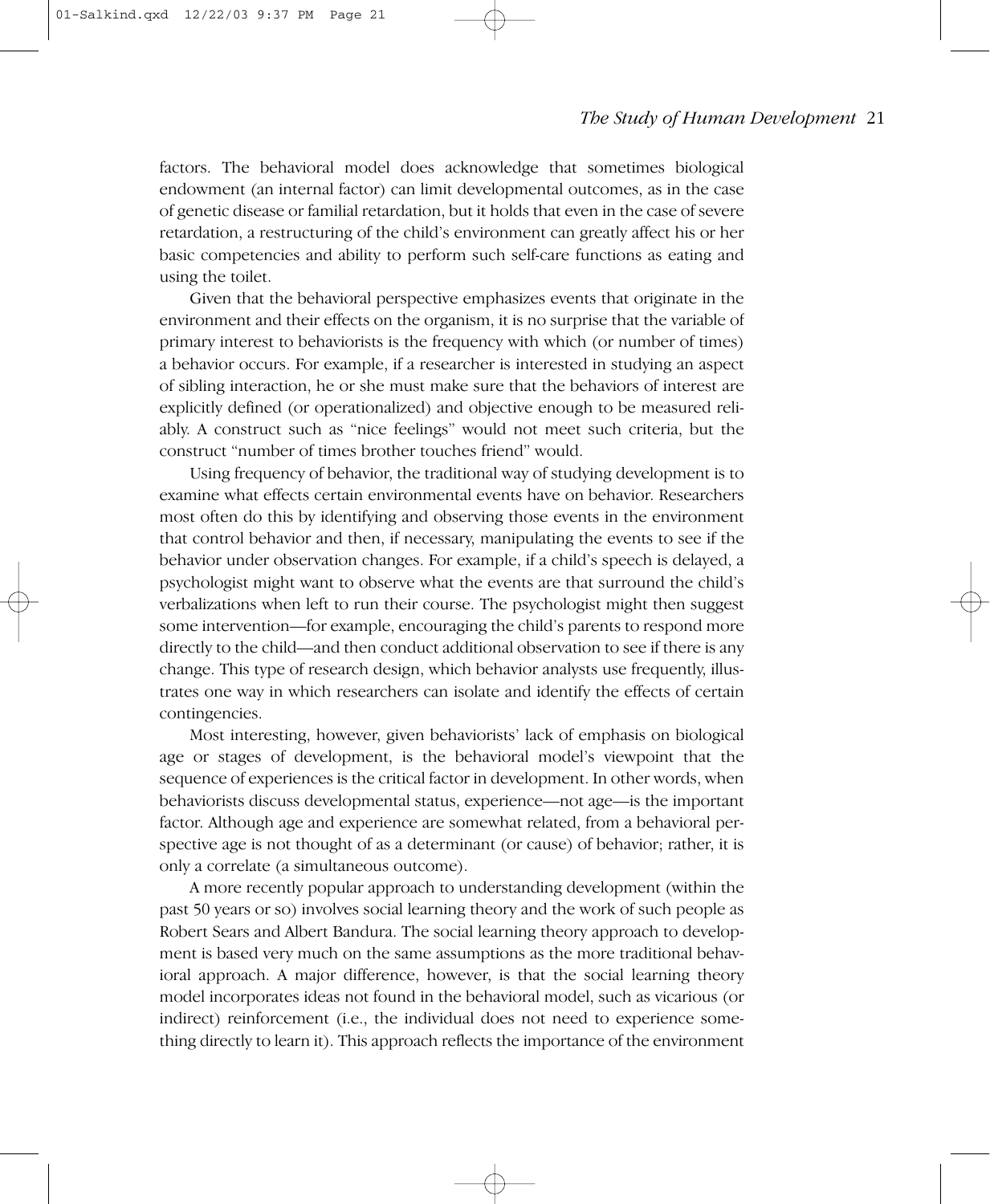while at the same time suggesting that individual differences contribute something as well.

The most significant impacts of the behavioral model can be seen in advances in the systematic analysis of behavior, in changes in the treatment and management of deviant behaviors, and in educational applications such as programmed instruction.

# The Cognitive-Developmental Model

The cognitive-developmental model of human development stresses the individual's active rather than reactive role in the developmental process and the individual's role in the social and cultural context within which he or she develops. The basic assumptions of the model are as follows:

- 1. Development occurs in a series of qualitatively distinct stages.
- 2. These stages always follow the same sequence, but they do not necessarily occur at the same times for all individuals.
- 3. These stages are hierarchically organized, such that later stages subsume the characteristics of earlier ones.

Another characteristic of the cognitive-developmental model that sets it apart from other theoretical models is the presence of psychological structures and the ways in which changes in these underlying structures are reflected in overt changes in behavior. The forms these changes take depend on the individual's developmental level. Many people categorize the cognitive-developmental model as "interactionist" because it encourages the view that development is an interaction between the organism and the environment.

The philosophical roots of this perspective are found in the predeterminist approach, which views development as a "process of qualitative differentiation or evolution of form" (Ausubel & Sullivan, 1970). Jean-Jacques Rousseau, the noted 18th-century French philosopher, wrote that development consists of a sequence of orderly stages that are internally regulated, and that the individual is transformed from one into the other. Although Rousseau believed that the child is innately good (and most of the early predeterminists believed that the environment plays a very limited role), modern cognitive-developmental theorists would not tacitly accept such a broad assumption.

Although the environment is decisive in determining the content of the stages of development, the important biological or organismic contribution is the development of structures within which this content can operate. For example, all

The cognitivedevelopmental model focuses on the transitions between different stages of development and views the human being as an active participant in the developmental process.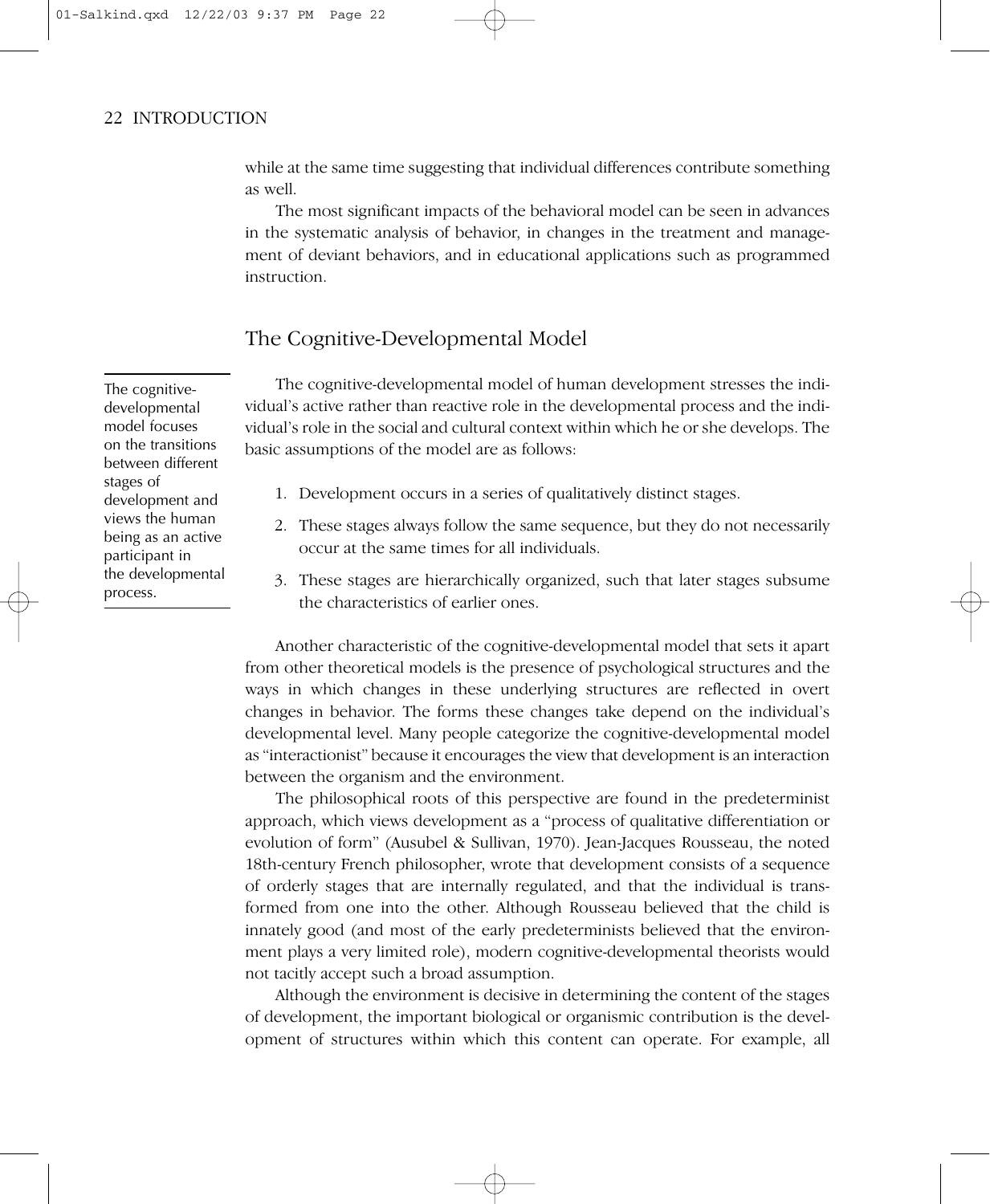human beings are born with some innate capacity to develop language and to imitate behavior. Human beings are not born with a capacity to speak a specific language, however, or even to imitate particular behavior. Children born in the United States of French-speaking parents would certainly not be expected to speak French (or any other language) without exposure to that language. Within the organismic model, the capacity for development emerges as part of the developmental process. Although the environment is an important and influential factor, the biological contribution is far more important, because it is the impetus for further growth and development. The sequence and process of development are predetermined, but the actual content of behavior within these stages is not.

Of primary interest to the cognitive-developmental psychologist is the sequence of stages and the process of transition from one stage to the next. It is for this reason that researchers have focused on the set of stage-related behaviors and their correlates across such dimensions as cognitive or social development. For example, a psychologist might be interested in examining how children of different ages (and presumably different developmental stages) solve a similar type of problem. After observing many children of different ages, the psychologist can postulate the existence of different types of underlying structures that are responsible for the strategies children use.

A great deal of Jean Piaget's work has been directed toward reaching a better understanding of the thinking processes that children at different developmental levels use to solve problems. In fact, much of the Piagetian tradition emphasizes that these different ways of solving problems reflect, in general, different ways of seeing the world. Another cognitive-developmental theorist, Lev Vygotsky, also placed a great deal of importance on the accomplishments of the individual in his or her own actions, but unlike Piaget, Vygotsky emphasized the role that culture and outside influences play in leading the individual toward the next level of development.

Considering cognitive-developmental psychologists' interest in the concept and use of stages, it is not surprising that the primary method these scholars use to study behavior is the presentation of problems that emphasize differences in structural organization. An infant might depend on purely sensory information (such as touch or smell) to distinguish among different classes of objects, whereas an older child might place the items in a group of objects into categories based on more abstract criteria (such as "these are all toys, and these are food"). The "how" of development is seen to be reflected in the strategies that children use at qualitatively different developmental levels to solve certain types of problems. More important for cognitive-developmental psychologists, however, is *why* these differences are present. Studies examining this issue have resulted in a model that hypothesizes that different underlying structures are operative at different stages.

Undoubtedly, the greatest impacts of the cognitive-developmental approach have been in different areas of education. Given that much of the research conducted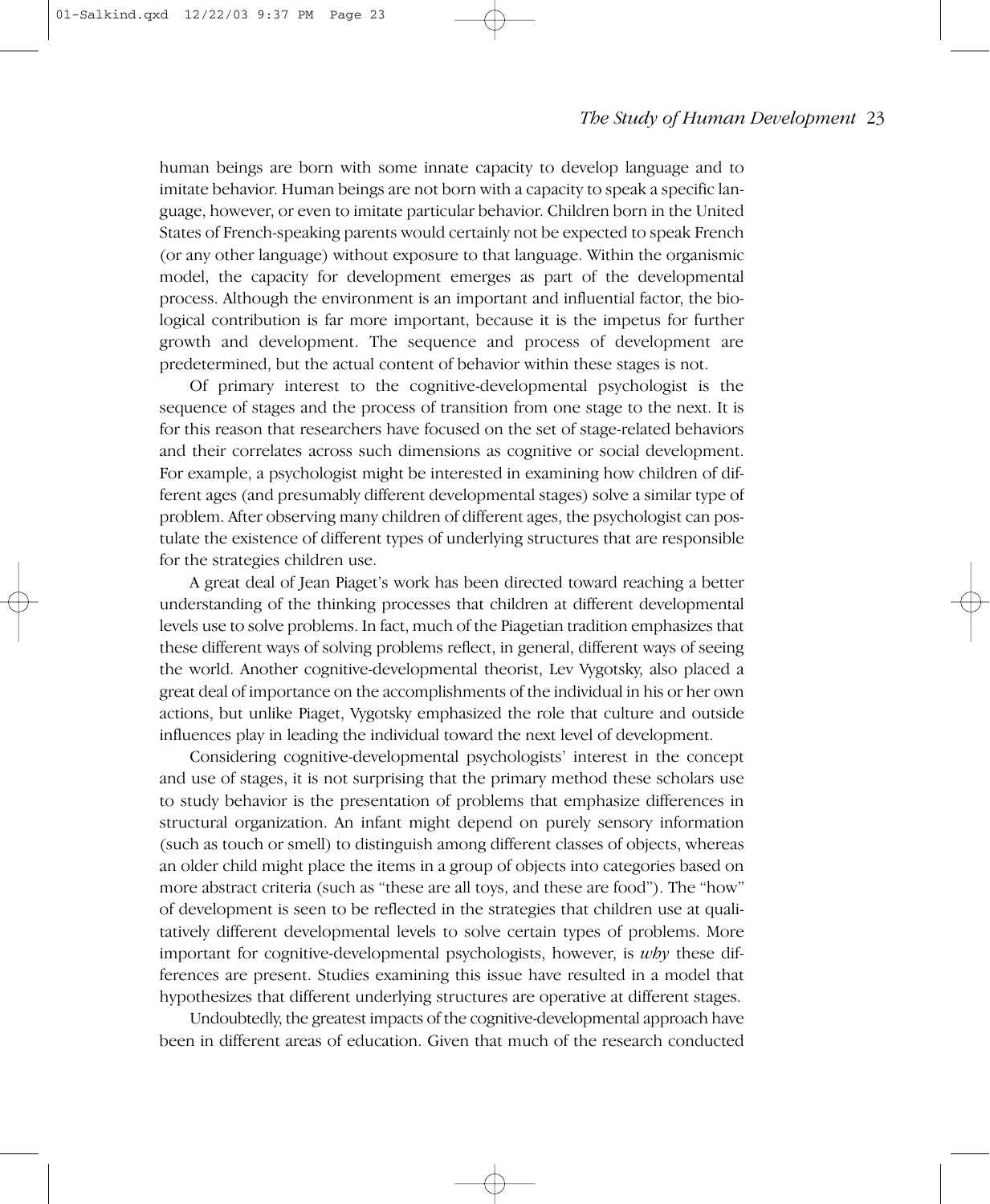over the past 50 years by cognitive-developmental theorists has focused on the general area of "thinking," this may come as no surprise. The educational philosophy and practices that have arisen out of this theoretical perspective emphasize the unique contributions that children make to their own learning through discovery and experience. Children are allowed to explore within environments that are challenging enough and interesting enough to facilitate the children's growth within their individual current stages of development.

# **WEB SITES OF INTEREST**

- "Internet History and Philosophy of Science," at http://www.humbul.ac. uk/tutorial/hps: You can't really have a good understanding of science and its important role in humankind's understanding of the process of human development without knowing something about the philosophy of science. This Web site will provide you with an introduction.
- "The Scientific Method," by Paul Johnson, at http://paedpsych.jk.uni-linz. ac.at/internet/arbeitsblaetterord/wissenschaftord/faqsscience.html: Johnson provides an excellent introduction to the scientific method, discussing, among other things, what the method is; the distinctions between a fact, a theory, and a hypothesis; and Occam's razor. This Web site is very informative and even a bit fun.
- "Thomas Kuhn," at http://www.emory.edu/EDUCATION/mfp/Kuhnsnap. html: Thomas Kuhn's *The Structure of Scientific Revolutions,* published in 1962, continues to have profound effects on the definition and study of science. It should be on any scientist's reading list. This Web site provides some information about Kuhn and his influence.

# **FURTHER READINGS ABOUT HUMAN DEVELOPMENT**

Ciarrochi, Joseph, Forgas, Joseph P., & Mayer, John D. (Eds.). (2001). *Emotional intelligence in everyday life: A scientific inquiry.* Philadelphia: Psychology Press.

Emotional intelligence (EI) is defined here as the ability to perceive, understand, and manage emotions, and this book is a good example of how theory is developed and can be applied to everyday situations. It provides an informative and interesting review of scientific research in the field and the ways in which EI is important to everyday life.

Hatfield, Gary. (2002). Psychology, philosophy, and cognitive science: Reflections on the history and philosophy of experimental psychology. *Mind and Language, 17,* 207–232.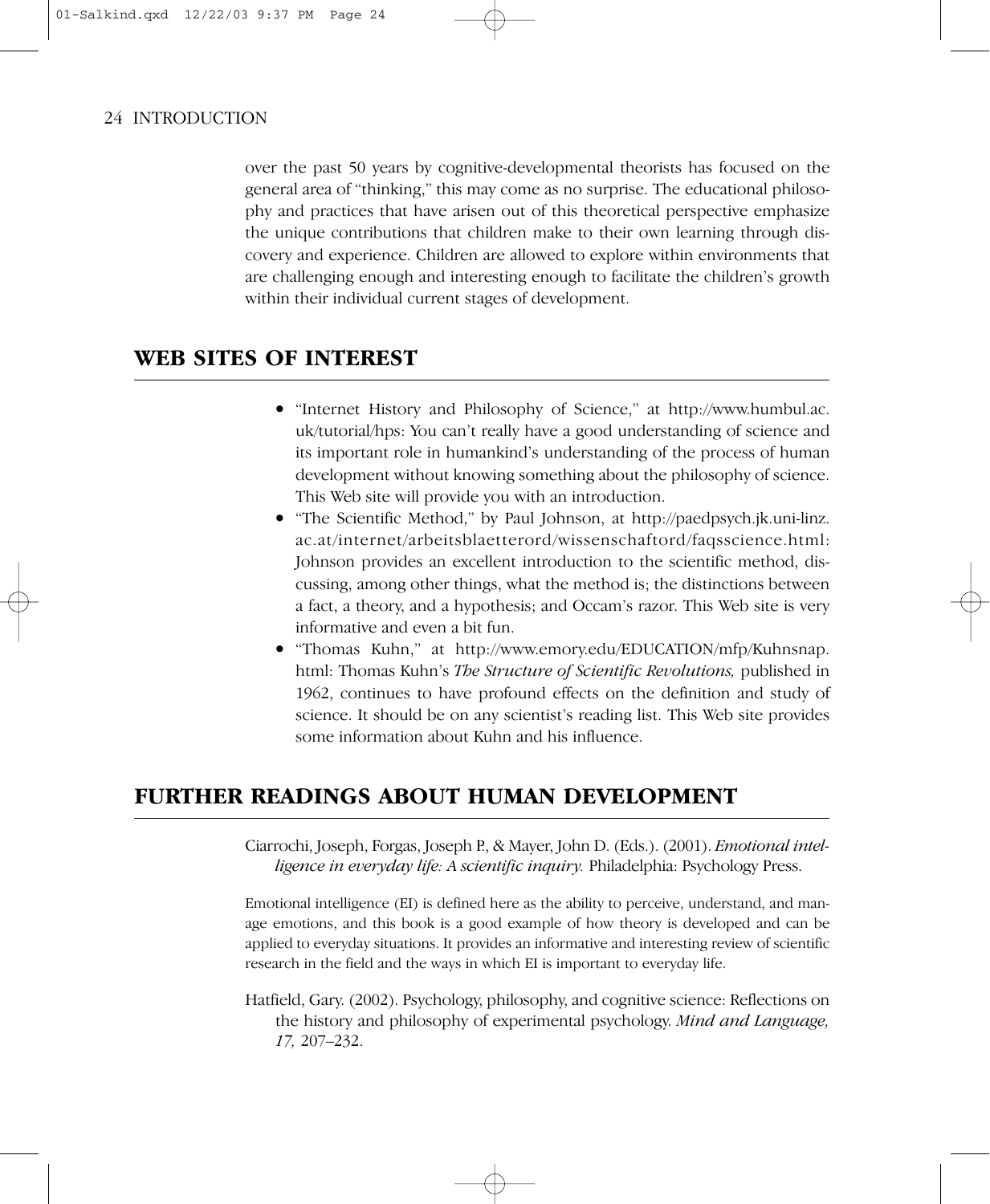This article presents some history of psychology with which any psychology student should be familiar. Hatfield discusses psychology's birth as a discipline and the relationship between psychology and philosophy.

Meltzoff, Andrew N. (2002). Elements of a developmental theory of imitation. In Andrew N. Meltzoff & Wolfgang Prinz (Eds.), *The imitative mind: Development, evolution, and brain bases* (pp. 19–41). New York: Cambridge University Press.

For years, scientists have examined the phenomenon of imitation during infancy. In this chapter, Meltzoff describes his work on imitation in human infants and proposes that infant imitation precedes the development of empathy toward others and theory of mind, a relatively new and important construct that psychologists are now studying. (In Chapter 8, I discuss the importance of imitation in social learning theory.)

White, Sheldon H. (2002). Notes toward a philosophy of science for developmental science. In Willard Hartup & Richard A. Weinberg (Eds.), *Minnesota Symposium on Child Psychology: Vol. 32. Child psychology in retrospect and prospect: In celebration of the 75th anniversary of the Institute of Child Development* (pp. 207–225). Mahwah, NJ: Lawrence Erlbaum.

In this chapter, White, a well-known developmental psychologist, discusses the contributions of three important periods during the establishment of what he calls "developmental science." The first, around 1895, created a cooperative naturalistic study of children. The second, the child development movement, which began in the 1920s, was based in a number of child development institutes and centers. The final period that White discusses began in the 1960s and continues today. Read this chapter along with the article by Hatfield described above, and you'll be both a philosopher and a historian.